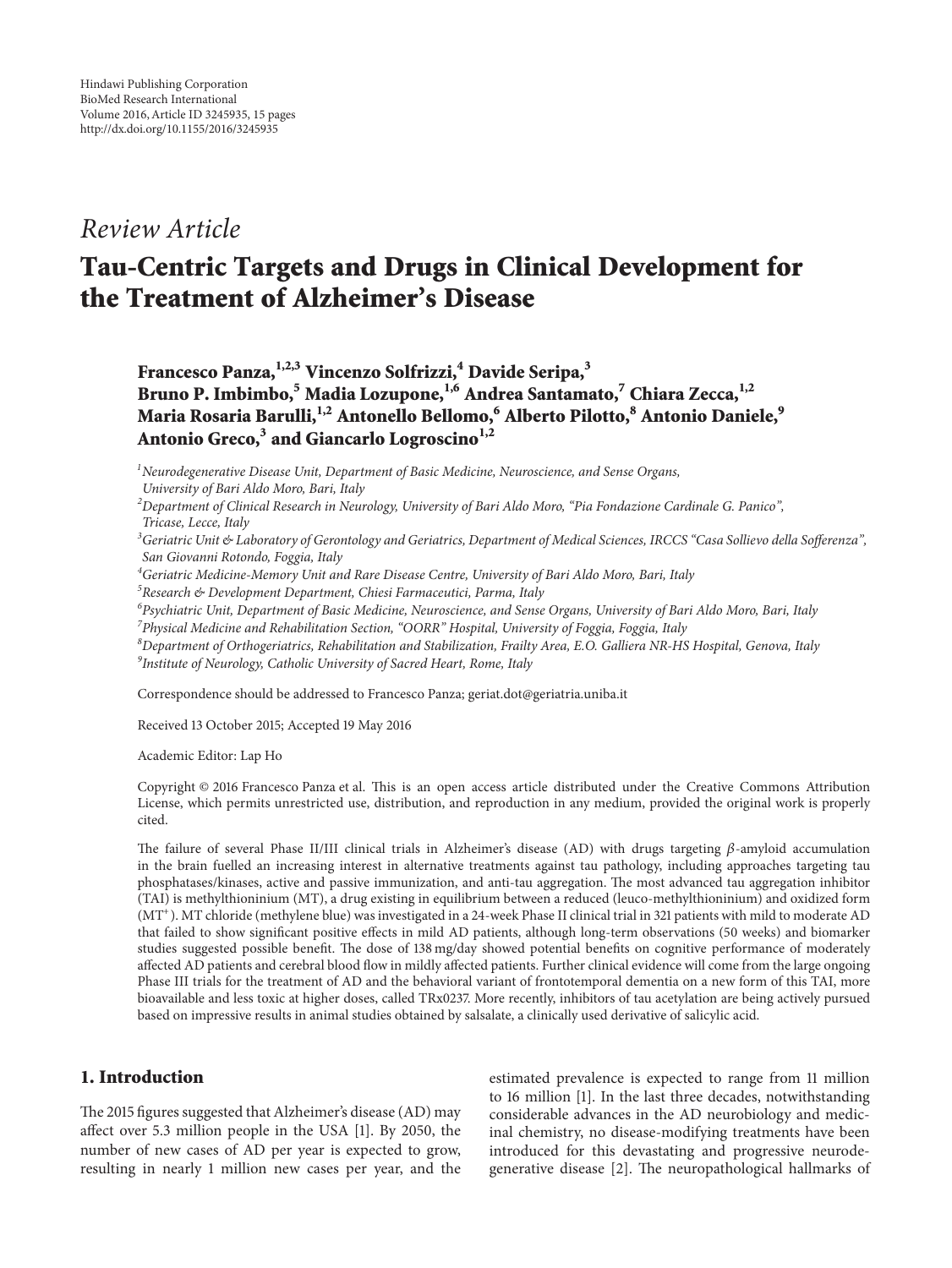AD are intracellular neurofibrillary tangles (NFTs) composed of paired helical filaments (PHFs) and straight filaments (SFs) mainly constituted of hyperphosphorylated tau protein, a microtubule associated protein (MAP), neuropil threads (NTs), dystrophic *neurites*, and extracellular deposits of  $\beta$ amyloid  $(A\beta)$  as the major component of senile plaques (SPs) in the brain. These neuropathological hallmarks of AD strongly influenced recent therapeutic approaches, with a large portion of the many therapeutic approaches under development for AD treatment directed against the production and accumulation of  $A\beta$  [3]. However, several drugs targeting  $A\beta$  with different mechanisms of action have failed to demonstrate efficacy in randomized clinical trials or their development has been halted [4, 5]. For the amyloidbased approach, passive anti- $A\beta$  immunization is the most advanced strategy for treating AD, and solanezumab, a monoclonal antibody directed at the mid-region of  $A\beta$ , also failed but suggested some beneficial cognitive effects in mildly affected patients [4]. A Phase III study with a planned size of 2100 mild AD patients is ongoing to confirm these potential benefits. Solanezumab is also being tested in a prevention study in asymptomatic older subjects, who have positive positron emission tomography (PET) scans for brain amyloid deposits [6]. Two other monoclonal antibodies, gantenerumab, which preferentially binds to fibrillar  $A\beta$ , and crenezumab, which preferentially binds to soluble, oligomeric and fibrillar  $A\beta$  deposits, are being tested in secondary prevention trials in presymptomatic subjects with autosomal dominant AD mutations [4, 6]. These ongoing secondary prevention trials will tell us if  $A\beta$  really plays a crucial role in the pathophysiology of AD. In fact, notwithstanding the preeminence assigned to  $A\beta$ , one crucial point was that large numbers of amyloid SPs can occur in the course of normal ageing without any evidence of clinical dementia. Given the repeated failures of trials targeting the  $A\beta$  pathway in mild or moderate AD [4], there is increasing interest in the possibility that tau-targeted compounds could have therapeutic utility in AD, particularly tau aggregation inhibitors (TAIs) [5, 7, 8]. The aim of this paper was to provide a comprehensive review of tau-directed drugs for the treatment of AD, with a particular focus on TAIs and the most clinically advanced of these compounds, that is, leucomethylthioninium (LMT, leucomethylene blue (MB), LMTX™, TRx0237, TauRx Therapeutics Ltd., Republic of Singapore), a second-generation TAI for the AD treatment. TRx0237 shares the same active ingredient and mode of action of another first-generation TAI, that is, methylthioninium (MT, Rember™, TRx-0014, TauRx Therapeutics Ltd., Republic of Singapore), of which is the reduced form, designed to have improved bioavailability and tolerability. The chloride salt of oxidized  $MT^+$  is methylthioninium chloride (MTC or MB).

#### **2. Pathophysiology of Tau Protein in Alzheimer's Disease**

Among pathological hallmarks of AD, the intracellular NFTs contain two aggregated tau species, hyperphosphorylated PHFs of MAP tau (or tau) and SFs. Tau is a 50–75 kDa protein with six different splice variants, referred to as 0N3R, 1N3R, 2N3R, 0N4R, 1N4R, and 2N4R [9, 10]. A short segment of tau protein, referred to as the PHF core, from the repeat region of the molecule is an integral structural constituent of the PHF [11]. Abnormal phosphorylation/hyperphosphorylation occurs in tau protein in AD, beginning to pair up with other threads of tau into PHFs and tangle together, resulting in the movement of tau proteins from axons to the somatodendritic compartment of neurons, causing disintegration of microtubules, collapse of neuron's transport system, and formation of extremely insoluble aggregates. These changes are presumed to disrupt neuronal communication and lead to cell death [12]. NFTs are generated intracellularly, but when neurons die, the only NFTs remaining are "ghost tangles" which are localized outside of cells where the host neuron has died. Ghost tangles are a common finding in AD patients which can occur also in preclinical stages [13]. In this preclinical phase of AD, the earliest involved neurons are those in the locus coeruleus, and the subcortical tau lesions then reach the noradrenergic coeruleus neurons of the contralateral brainstem, so that the pathological process becomes symmetrical soon after its onset. Thereafter, additional nuclei with diffuse cortical projections become involved [14]. H. Braak and E. Braak demonstrated that appearance of tau pathology in AD occurs in a characteristic pattern of development in six stages, with NFTs and NTs appearing first in the entorhinal cortex (stages I and II), followed by hippocampal (stages III and IV), and neocortical areas (stages V and VI) [13–15]. A corresponding staging for  $A\beta$  deposition was compared with tau staging, with three levels of increasing  $A\beta$  deposits (stages A–C), in a large autopsy case series of subjects between the ages of 25 and 95 years [16]. These findings suggested that tau aggregation precedes  $A\beta$  deposits by about three decades [16], confirming earlier reports showing the same pattern [17, 18].

The exact mechanisms by which tau protein becomes a nonfunctional entity are under debate. Tau pathology in AD is principally characterized by abnormal phosphorylation/hyperphosphorylation of tau proteins, but also proteolytic cleavage (truncation), glycosylation, nitration, acetylation, O-GlcNAcylation, ubiquitination, and other abnormal posttranslational modifications are responsible for altered tau structure in this devastating neurodegenerative disease [11, 19–25]. All these molecular events are associated with the formation of PHFs and the appearance of NFTs. In particular, abnormal phosphorylation/hyperphosphorylation, acetylation, and truncation are further supported as pathological events by *in vitro* experiments [22, 26–29], demonstrating that these modifications increase fibrillization of tau and induce cell toxicity. Truncation/proteolytic cleavage of tau protein, as an alternative mechanism involving in the abnormal aggregation of tau, was proposed after extensive biochemical analysis of the PHF core [11, 21], with prion-like properties *in vitro*. Until today, identification of the enzyme that produces this abnormal posttranslational modification is uncertain. Caspases, which are apparently elevated in AD brain [30, 31], are likely involved in the proteolytic processing of tau protein.The repeat domain of tau is able to catalyse and propagate the conversion of normal soluble tau into accumulations of the aggregated and truncated oligomeric forms [5].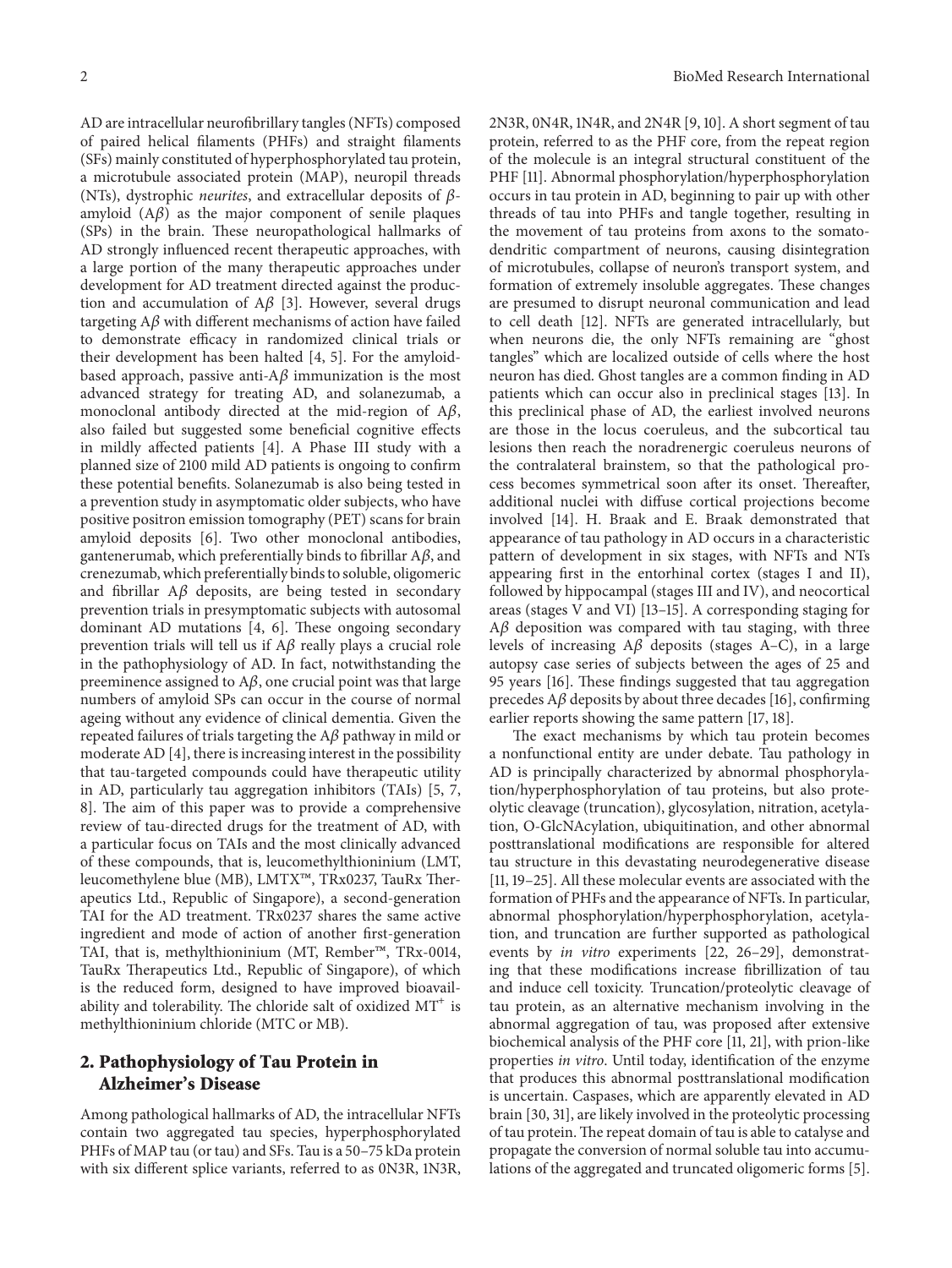In fact, hyperphosphorylated tau proteins bind together and form oligomeric tau, from dimers to octamers [32]. Both hyperphosphorylated tau by itself and oligomeric tau are involved in synaptic loss, as observed in the wild-type human tau transgenic mouse [25, 33]. Indeed, protein aggregates may in general be protective in neurodegeneration by sequestering dispersed small aggregates, oligomers, or misfolded proteins, minimizing their toxicity and eventually facilitating their clearance by proteasomal activity or autophagy [34–36], a model that remains to be validated with respect to tau protein and AD [37]. However, proteolytically stable tau oligomers are able to propagate between neurons and initiate the cascade of self-propagating misfolded proteins from neuron to neuron [38, 39]. Therefore, the tau pathology of AD can be understood as a self-propagating "prionosis," reflecting degrees of spread of tau that may form an endopathogenic species transmitting neurodegeneration from one cell to the next throughout the brain [40]. On this basis, vaccination of mice in experimental models of tauopathy and synucleinopathy, involving intracellular proteins, has showed promising findings [41, 42].

#### **3. Tau-Based Drugs for the Treatment of Alzheimer's Disease**

In AD, given the confirmed link existing between NFT topography and clinical phenotype [43], and the abnormal posttranslational modifications of tau protein linked to the disease [11, 19–25], therapies targeting NFTs and tau protein may have potential application as drug targets against neurodegeneration [44–46], although their development has lagged behind drugs targeting  $A\beta$ . At present, therapies targeting tau aim to reduce, stabilize, or prevent aggregation or hyperphosphorylation of the protein [44–46]. In particular, several therapeutic approaches with a diseasemodifying potential have been suggested: (1) inhibition of tau phosphorylation (with the inhibition of tau kinases or the activation of tau phosphatases); (2) increase of microtubule stabilization; (3) increase of tau clearance and (4) inhibition of tau aggregation. Some of these approaches have actually reached the clinic [7].

Abnormal phosphorylation of tau protein may play a critical role in the pathogenesis of NFT degeneration, with the balance between kinases and phosphatases disturbed in AD, leading tau protein to become detached from microtubules, secondarily to aggregate. There is approximately a four- to fivefold higher level of total tau in AD brain compared to that of age-matched healthy brains and this increase is all in the form of the abnormally hyperphosphorylated tau [47]. In AD, the abnormal phosphorylation of tau could be, but not mutually exclusive, the result of upregulation of tau kinases or downregulation of tau phosphatases [9]. In this scenario, a tau-based therapeutic approach would target a kinase particularly responsible for a pattern of phosphorylation causing reduced microtubule stability.

Tau protein kinases are grouped into three main classes: proline-directed protein kinases (PDPK), protein kinases non-PDPK, and tyrosine protein kinases (TPK) [48]. Among these enzymes, the kinases with the most important role

in phosphorylation of tau protein in the brain include glycogen synthase kinase  $3\beta$  (GSK-3 $\beta$ ), cyclin-dependent kinase 5 (CDK5), cAMP-dependent protein kinase (PKA), and calcium/calmodulin-dependent kinase II (CaMKII) [49]. GSK-3 $\beta$  may play a major role in regulating tau phosphorylation in both physiological and pathological conditions. Interactions between GSK-3 $\beta$  and CDK5 also exist and will require further evaluation to optimize treatments aimed at these kinases [50, 51]. Despite the challenges faced by this approach with respect to toxicity and specificity, a number of efforts are underway to develop kinase inhibitors. In particular, *in addition to* a series of compounds directed at kinases of the PDPK and non-PDPK groups in preclinical development that should be tested in *in vivo* studies [48, 52], one GSK-3 $\beta$  inhibitor, tideglusib (NP031112, NP-12, Nypta®, Zentylor™, Noscira SA, Madrid, Spain), a drug which belongs to the thiadiazolidinone family, was in clinical trials for AD and progressive supranuclear palsy (PSP) [5, 7, 53]. In a previous Phase IIa trial, tideglusib was orally administered at escalated doses of 400 up to 1000 mg/day for 20 weeks to 30 patients with mild to moderate AD and the active group showed positive trends in four out of five clinical scales and had significantly better response on the Mini-Mental State Examination (MMSE), with asymptomatic elevation of transaminases, reversed with withdrawal of the drug [54]. The ARGO study, a subsequent six-month, Phase IIb trial, was conducted to assess safety and efficacy of tideglusib in mild to moderate AD patients with the 15-item modified version of the Alzheimer's Disease Assessment Scale (ADAS- $\cos_{15}$ ) as the principal outcome measure. However, the results demonstrated no statistically significant findings, although the drug was well tolerated with diarrhea and asymptomatic transaminase elevations as the only side effects [55]. There are no current FDA approved trials ongoing for treating AD with tideglusib. Activation of phosphatases, in particular protein phosphatase 2A (PP2A), has also been proposed as a possible alternative strategy to kinase inhibition for reducing tau phosphorylation [44, 49, 56]. Multiple PP2As exist and inhibition of these phosphatases results in hyperphosphorylation of tau, formation of NFT-like structures, and memory impairment in animal models [57–59]. Drugs increasing the activity of PP2As, probably through the endogenous proteins that inhibit their activity, have the therapeutic potential for treating AD [60, 61], but no clinical trials with PP2A activators have been started yet.

Among tau-based anti-AD drugs, several microtubulestabilizing agents have been tested and the studies carried out have provided proof of concept that compounds with the ability to stabilize microtubules may have therapeutic potential for the treatment of AD and other neurodegenerative diseases [62], given that tau detachment from microtubules results in loss of its normal microtubule-stabilizing function, probably leading to axonal transport impairment and eventually to synaptic dysfunction. Some antimitotic compounds such as paclitaxel (Taxol, Bristol-Myers Squibb Company, New York City, USA), epothilone D (Epo D, BMS-241027, Bristol-Myers Squibb Company, New York City, USA), or TPI-287 (Cortice Biosciences, New York City, USA, formerly Archer Biosciences) have been used in tau transgenic animals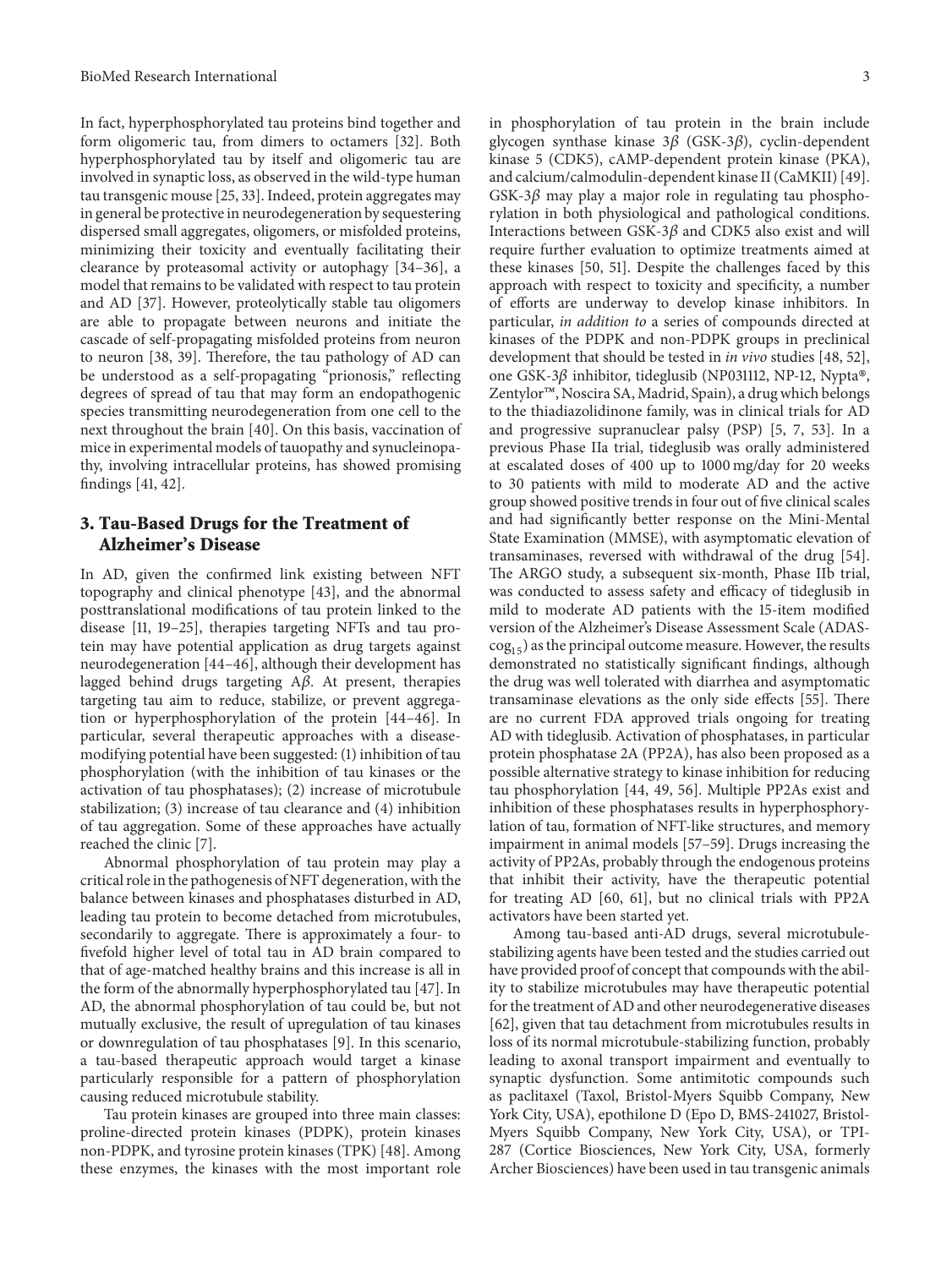for their microtubule-stabilizing activity [7, 63, 64], but at present, these compounds did not reach the clinic *due to* toxic side effects (paclitaxel) or have been discontinued for AD (epothilone D) or are in Phase I of clinical development (TPI-287) for mild to moderate AD [65] (Table 1) and primary fourrepeat tauopathy, corticobasal degeneration (CBD), CBD syndrome, and PSP [66]. In particular, in a preventative study, epothilone D was administered weekly for 3 months to young PS19 tau Tg mice that initially lacked significant tau pathology, preventing the axonal microtubule loss and dystrophy, as well as spatial learning deficits, that manifested as these mice developed forebrain tau pathology with age [67]. In another preclinical study, in both young and old animals of the PS19 tauopathy model, in which tau pathology is developing or well established, respectively, epothilone D reversed behavioral and cognitive deficits, cleared tau pathology, and increased hippocampal neuronal integrity [63]. Based on these encouraging findings, in February 2012, Bristol-Myers Squibb started a Phase I trial to evaluate the tolerability and pharmacology of epothilone D in 40 patients with mild AD, comparing 0.003, 0.01, and 0.03 mg/kg infused once a week for nine weeks to placebo [68]. The study ended in October 2013, but evaluation of epothilone D for AD was subsequently discontinued.

Among microtubule-stabilizing agents, davunetide (NAPVSIPQ, NAP, AL-108, Allon Therapeutics Inc., Vancouver, Canada, Paladin Labs Inc., Montreal, Canada), an eightamino acid peptide (with NAP representing the first three amino acids in the peptide) derived from the activitydependent neuroprotective protein (ADNP), has demonstrated the potential to decrease tau phosphorylation and  $A\beta$ levels in animal models [69]. In particular, NAP stabilizes microtubules and reduces hyperphosphorylated tau levels [70] and in a mouse model of amyotrophic lateral sclerosis (ALS) it protected against impairments in axonal transport [71], suggesting that reduction of tau hyperphosphorylation, stabilization of microtubules, and neuroprotective effects may be beneficial to prevent disease progression. An intranasal formulation of davunetide was tested in Phase II clinical trials for both mild cognitive impairment (MCI) and PSP, given that intranasally administered NAP treatment can cross the blood-brain barrier (BBB). In 2007-2008, the Phase II trial in 144 subjects with MCI demonstrated a statistically significant improvement in memory performance compared with placebo at eight weeks and 16 weeks, but not 12 weeks, with well-tolerable side effects [72]. However, the results of the Phase II/III trial in the pure tauopathy PSP were unimpressive [73], suggesting intervention at early stages of the disease [62]. This result halted, for the time being, clinical development of davunetide. This decision also prompted a halt to recruitment into an ongoing safety and biomarker trial, begun in 2010, of davunetide in frontotemporal lobar degeneration (FTLD) with predicted tau pathology, CBD syndrome, or PSP [73]. An intravenous formulation of davunetide also exists (AL-208) and this version of the drug was tested between 2006 and 2008 in a Phase II trial of the safety and efficacy of a single 300 mg IV dose on cognitive impairment following coronary artery bypass surgery [74], with no published results.

Recent efforts to develop safe and efficacious anti-A $\beta$ immunotherapy using  $A\beta$  peptide as an immunogen in active vaccination approaches or anti- $A\beta$  antibodies for passive vaccination may be translated to the development of a tau-based immunotherapy [45]. Clearance of extracellular misfolded tau protein may prevent the transmission and spreading of tau pathology throughout the brain. Active immunization of wild-type mice with recombinant unphosphorylated fulllength human tau protein led to encephalomyelitis with neurological and behavioral deficits, axonal damage, and inflammation [75], suggesting a neurotoxic potential of tau immunization. However, the feasibility of this approach was later demonstrated with a 30-amino acid tau phosphopeptide spanning amino acids 379–408, including phospho-Ser at positions 396 and 404, in two different transgenic mouse models of disease, the JNPL3 (P301L) and htau/presenilin 1 (PS1) lines [41, 76], which both resulted in a specific antibody response, reduced tau burden, and attenuation in the severity of behavioral and cognitive phenotypes [77]. Among active vaccines in clinical trials, AADvac1 (Axon peptide 108 conjugated to KLH, Axon Neuroscience, Bratislava, Slovak Republic) was the first anti-tau vaccine to enter clinical trials and it is a synthetic peptide derived from amino acids 294 to 305 of the tau sequence, that is, KDNIKHVPGGGS, coupled to keyhole limpet hemocyanin (KLH) through an N-terminal cysteine, and administered with an Alhydrogel alum adjuvant. In transgenic tau rats, the vaccine reduced tau pathology and associated behavioral deficits [78]. AADvac1 was designed to target misfolded tau in AD, and its safety, tolerability, and efficacy have been evaluated in a first-in-man Phase I clinical trial conducted in three centers in Austria on 30 patients with mild to moderate AD, completed on March 2015 [79] (Table 1). Two withdrew due to adverse events, of which one (a viral infection followed by epileptic seizure) was considered to be possibly related to the vaccine. Unfortunately, the double-blind, placebo-controlled portion of the study lasted only 12 weeks and the study evaluated only one dose of the vaccine (40  $\mu$ g). No data on cerebrospinal fluid (CSF) biomarkers were reported. These deficiencies limit the interpretability of the results both in terms of safety and on target engagement. The subsequent 12-week open label portion of the study is of limited information [80]. Patients completing this 24-week study had the option to enter a further 18-month open label extension (FUNDAMANT) [81] (Table 1). A separate 24-month Phase II study in 185 patients with mild AD and a magnetic resonance imaging (MRI) consistent with this diagnosis was planned to start on March 2016. This study will compare 8 subcutaneous injections of  $40 \mu$ g of AADvac1 with the adjuvant aluminum hydroxide to placebo. The primary outcome will be safety, and secondary outcomes will include cognitive and clinical batteries as well a measure of immunogenicity. Fluorodeoxyglucose (FDG) PET, MRI volumetry, and CSF biochemistry were set as exploratory outcomes (ClinicalTrials.gov Identifier: NCT02579252, ADAMANT) [82] (Table 1).

The vaccine ACI-35 (AC Immune AG, Lausanne, Switzerland and Janssen Pharmaceuticals, Beerse, Belgium) is a liposomal-based 16-amino acid tetrapalmitoylated phosphotau peptide with specific amino acid areas incorporated into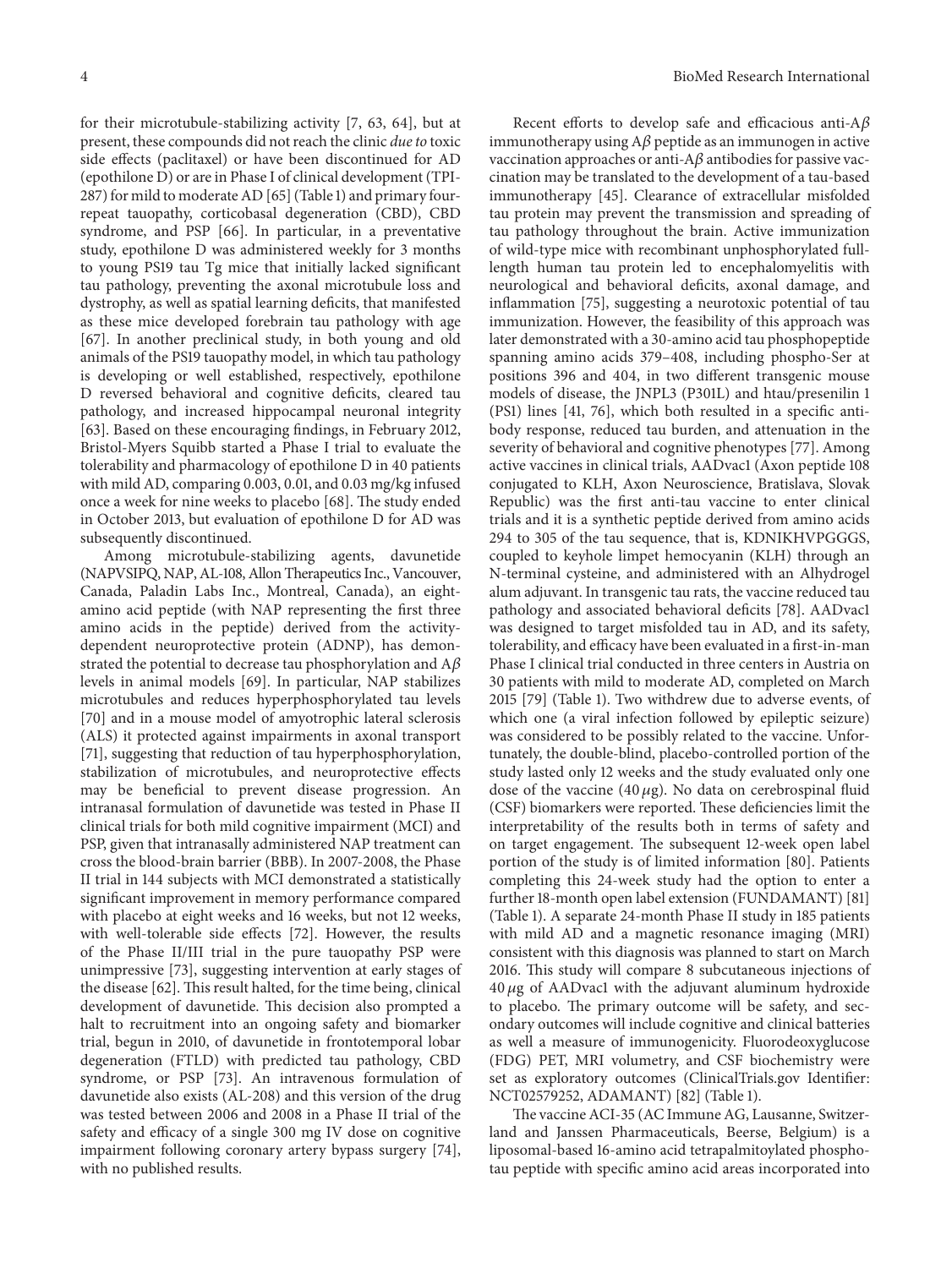Table 1: Ongoing phase I–III randomized controlled trials (RCTs) of tau-directed drugs in clinical development for the treatment of Alzheimer's disease (AD).

| Compound (company)<br>Clinicaltrials.gov identifier                           | Mechanism of<br>action                | Estimated enrollment                                                                                                                                                                       | Characteristics                                                                                                                                                                                                                                                                                                                                           | <b>Status</b>                                                   |
|-------------------------------------------------------------------------------|---------------------------------------|--------------------------------------------------------------------------------------------------------------------------------------------------------------------------------------------|-----------------------------------------------------------------------------------------------------------------------------------------------------------------------------------------------------------------------------------------------------------------------------------------------------------------------------------------------------------|-----------------------------------------------------------------|
| TRx0237 (LMTX)<br>(TauRx Therapeutics Ltd.)<br>NCT01626391                    | Tau aggregation<br>inhibitor          | 9 patients already taking<br>medications for probable mild<br>to moderate AD (2012-2013)                                                                                                   | TRx0237 tablets 250 mg/day<br>(given as 125 mg bid) for 4<br>weeks                                                                                                                                                                                                                                                                                        | Phase II trial<br>(completed)                                   |
| TRx0237 (LMTX)<br>(TauRx Therapeutics Ltd.)<br>NCT01689233                    | inhibitor                             | Tau aggregation 700 patients with probable mild<br>AD (2012-2015)                                                                                                                          | TRx0237 100 mg tablets<br>administered twice daily                                                                                                                                                                                                                                                                                                        | Phase III trial (active not<br>recruiting)                      |
| TRx0237 (LMTX)<br>(TauRx Therapeutics Ltd.)<br>NCT01689246                    | inhibitor                             | Tau aggregation 833 patients with probable mild<br>to moderate AD (2013-2016)                                                                                                              | TRx0237 125 mg tablets<br>administered twice daily                                                                                                                                                                                                                                                                                                        | Phase III trial (active not<br>recruiting)                      |
| TRx0237 (LMTX)<br>(TauRx Therapeutics Ltd.)<br>NCT01626378                    | Tau aggregation<br>inhibitor          | 220 patients with behavioral<br>variant of FTD (2013-2016)                                                                                                                                 | TRx0237 100 mg tablet<br>administered twice daily                                                                                                                                                                                                                                                                                                         | Phase II trial (active not<br>recruiting)                       |
| TRx0237 (LMTX)<br>(TauRx Therapeutics Ltd.)<br>NCT02245568                    | Tau aggregation<br>inhibitor          | Subjects who have completed<br>participation in a Phase II or<br>Phase III trial with TRx0237<br>continued access to therapy to<br>evaluate the long-term safety of<br>TRx0237 (2014-2017) | All subjects will initially be<br>given 200 mg/day of TRx0237<br>administered twice daily.<br>Thereafter, dosing is flexible<br>(100 mg/day to 300 mg/day)                                                                                                                                                                                                | Open label Phase II trial<br>(currently recruiting)             |
| <b>TPI-287</b><br>(University of California,<br>San Francisco)<br>NCT01966666 | Microtubule-<br>stabilizing<br>agent  | 33 patients with mild to<br>moderate AD (2013-2015)                                                                                                                                        | The purpose of the study is to<br>determine the highest dose of<br>TPI-287 that is safe and<br>tolerable when administered as<br>an intravenous infusion                                                                                                                                                                                                  | Phase I trial (currently<br>recruiting)                         |
| <b>AADvacl</b><br>(Axon Neuroscience SE)<br>NCT01850238                       | Active<br>tau-based<br>immunotherapy  | 30 patients with mild to<br>moderate AD (2013-2015)                                                                                                                                        | Patients will receive 1 dose of<br>AADvac1 per month over 3<br>months, for a total of 3<br>administrations                                                                                                                                                                                                                                                | Phase I trial (completed)                                       |
| AADvacl (Axon<br>Neuroscience SE)<br>NCT02031198<br><b>FUNDAMANT</b>          | Active<br>tau-based<br>immunotherapy  | This follow-up study continues<br>to observe patients who have<br>completed the Phase I trial of<br>AADvac1, for another 18<br>months (2014-2017)                                          | Patients who have received 6<br>doses in the previous trial will<br>be given 1-2 booster doses of<br>AADvac1 (2 if their antibody<br>titers decline below those<br>achieved in the previous trial).<br>Patients who have received 3<br>doses in the previous trial will<br>be given another 3 doses and<br>then vaccinated with booster<br>doses as above | 18-month follow-up<br>Phase I trial (active, not<br>recruiting) |
| AADvacl<br>(Axon Neuroscience SE)<br>NCT02579252 ADAMANT                      | Active<br>tau-based<br>immunotherapy  | 185 patients with mild AD<br>$(2016 - 2019)$                                                                                                                                               | Patients will receive 6 doses of<br>AADvac1 in 4-week intervals<br>and then 2 individual booster<br>doses in 6-month intervals, for<br>a total of 8 doses                                                                                                                                                                                                 | Phase II trial (currently<br>recruiting)                        |
| $ACI-35$<br>(AC Immune AG)                                                    | Active<br>tau-based<br>immunotherapy  | Patients with mild to moderate<br>AD (2013-2014)                                                                                                                                           | This Phase I trial compared two<br>doses of ACI-35 to investigate<br>its safety, tolerability, and<br>immunogenicity                                                                                                                                                                                                                                      | Phase I trial (active, not<br>recruiting)                       |
| RG7345 (RO6926496,<br>MAb86)<br>(Hoffmann-La Roche)<br>NCT02281786            | Passive<br>tau-based<br>immunotherapy | 48 healthy subjects (January<br>2015-October 2015)                                                                                                                                         | Single, ascending dose,<br>intravenous administration                                                                                                                                                                                                                                                                                                     | Phase I trial (active, not<br>recruiting)                       |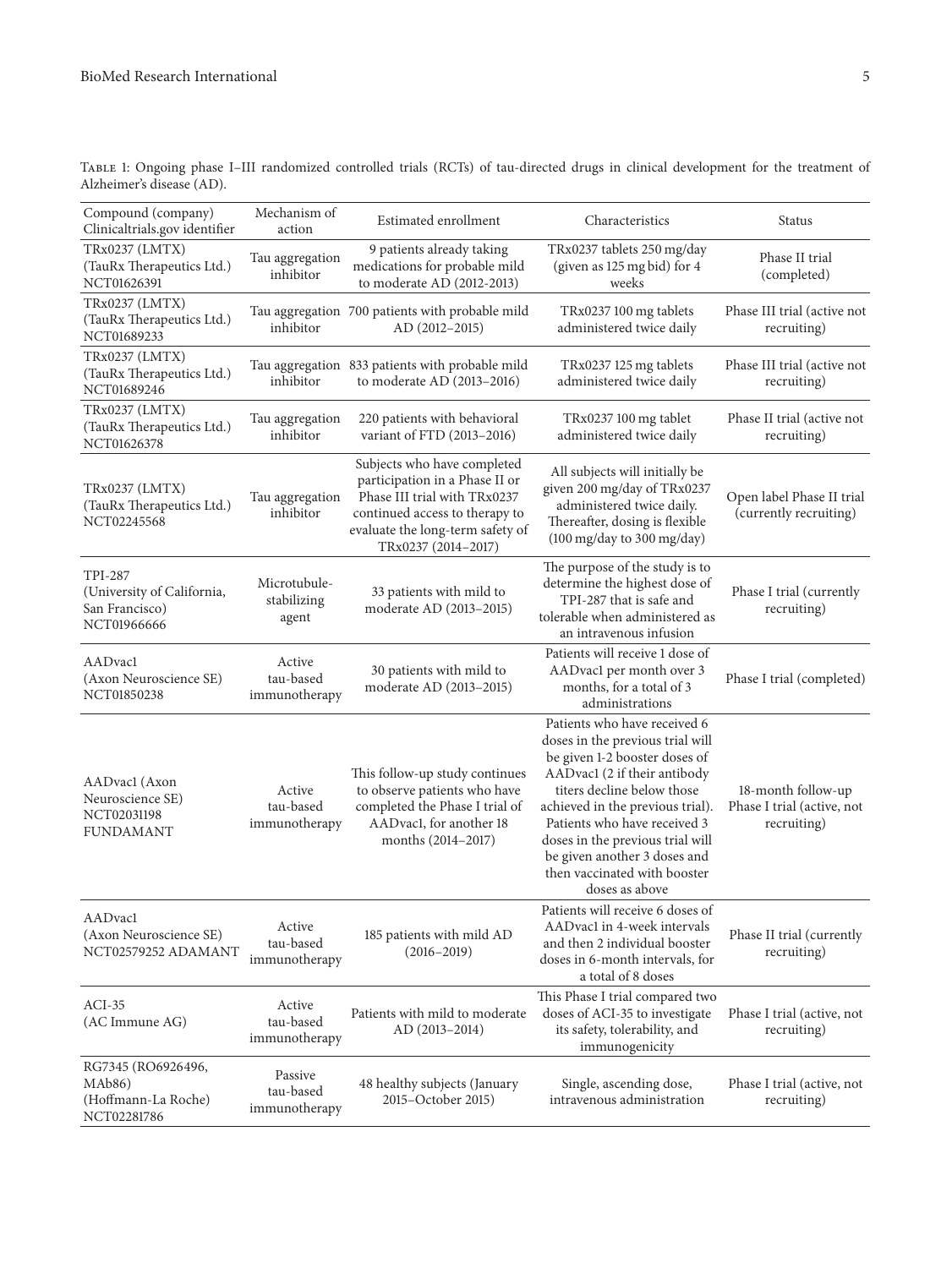the vaccine including phosphorylated S396 and S404 residues that also provides active immunization. It elicits a rapid immune response against the immunogen in wild type and transgenic JNPL3 (P301L) mice, resulting in a mild reduction of hyperphosphorylated pathological tau and tau pathology by immunohistochemical characterization and increased IgG titers and motor function of vaccinated mice [83]. ACI-35 also demonstrated a good safety profile for human studies, with no adverse inflammatory response [83]. Currently, a Phase Ib trial is underway in mild to moderate AD to assess safety profile along with secondary outcomes including biomarkers, functional, and clinical change (Table 1), but details are not available and this trial is not listed in ClinicalTrials.gov or the World Health Organization's clinical trial registry.

For passive vaccination, anti-tau oligomer antibodies may be ideal candidates for treating AD [84], similar to the ones developed for  $A\beta$  [85], with exciting opportunities to validate anti-tau oligomer immunotherapeutic approaches in animal models. In the first program to demonstrate the efficacy of tau-based immunotherapy, this approach has been tested by injecting anti-phospho-tau antibody PHF1, which recognizes the pS396/pS404 epitope, intraperitoneally to JNPL3 (P301L) tau transgenic mice, with preliminary findings indicating that treated animals showed decreased tau pathology and functional impairment [86]. Similar effects were obtained also with other antibodies against the pS396/pS404 epitope [87, 88]. Several tau antibodies are currently in early clinical development as therapies for AD and other tauopathies [45]. Among these antibodies, RG7345 (RO6926496, MAb86, F. Hoffmann-La Roche Ltd., Basel, Switzerland) is a human monoclonal antibody targeting a specific tau phosphorylated epitope at site pS422, which is prominent in neuronal dendrites [89, 90] and linked to the relocalization of tau protein away from microtubules and toward the somatodendritic compartment of the neuron [89]. Furthermore, in a triple transgenic mouse model of AD, the passive administration of the antibody demonstrated a reduced accumulation of tau pathology with intracellular clearance of tau antibody complexes [90]. In January 2015, a Phase I, single-ascendingdose study in 48 healthy young men in the United Kingdom started, comparing the safety and pharmacokinetic measures of six different doses to placebo, all infused intravenously [91] (Table 1). Finally, BMS-986168 (IPN007, Bristol-Myers Squibb Company, New York City, USA), although not currently approved for AD but only for PSP [92], is a humanized monoclonal antibody directed toward extracellular, N-terminally fragmented forms of tau (eTau), which were originally isolated from familial AD patient-derived pluripotent stem cells. A recent study demonstrated a correlation between eTau and  $A\beta$  both *in vitro* and in two transgenic *in vivo* mice models, with a reduction in  $A\beta$  that occurs when eTau is targeted with an antibody [93]. Secreted forms of tau were reported to cause neuronal hyperactivity, which could, in turn, increase  $A\beta$ production, fueling a feed-forward cycle [93]. In December 2014, a Phase I, single-center, single-ascending-dose study in 48 healthy volunteers in Texas started. This first human trial will assess safety parameters for up to eight months after administration of a single infusion of BMS-986168 [94].

## **4. Covalent and Noncovalent Tau Aggregation Inhibitors for the Treatment of Alzheimer's Disease**

Among several tau-directed approaches in AD, small molecular weight compounds developed to inhibit formation of tau oligomers and fibrils by blocking tau-tau aggregation have already been tested in humans [5, 7, 95, 96]. In cell-based and/or *in vitro* screening assays, several classes of agents that may act to prevent tau aggregation have been identified, including but not limited to polyphenols [80], porphyrins [80], phenothiazines [97], benzothiazoles/cyanines [98, 99], N-phenylamines [100], thioxothiazolidinones (rhodanines) [101], phenylthiazole-hydrazides [102], anthraquinones [103], and aminothienopyridazines (ATPZs) [104]. However, for many TAIs there is a lack of evidence of efficacy *in vivo* for inhibiting tau aggregation. Currently, TAIs fall into two broad mechanistic classes, with the first class corresponding to covalent TAIs, that is, agents that either covalently modify tau directly or foster formation of covalent bonds within or between tau proteins to yield aggregation-incompetent products [95]. Covalent TAIs can attack any or all species in an aggregation pathway but appear to be especially efficacious modifiers of tau monomers [95]. Among covalent TAIs, oleocanthal, a natural product aldehyde, reacts with epsilon amino groups of lysine residues [105, 106], including residues residing in the microtubule binding repeat region, to form imines. In addition, other natural polyphenols are covalent TAIs, such as oleuropein aglycone [107], abundant in the extra virgin olive oil, or green tea-derived (−) epigallocatechin gallate (EGCG) [108]. Other redox-active compounds, including the nonneuroleptic phenothiazine MB, that is, MTC, can also modulate cysteine oxidation when incubated in the absence of exogenous reducing agents [109]. High concentrations of reduced sulfhydryl groups in the form of glutathione normally maintain a reducing intracellular environment [110], and therefore compounds acting solely through this mechanism could have low potency and efficacy *in vivo*. In general, covalent mechanisms of tau aggregation inhibition in AD are predicted to have low utility *in vivo* [111]. However, dimethylfumarate, an electrophile capable of reacting covalently with cysteine sulfhydryls, was approved for oral treatment of multiple sclerosis [112], suggesting that electrophilic compounds acting through covalent inhibitory mechanisms can be useful therapeutic agents.

The second broad class of TAIs interacts with tau species noncovalently, through multiple mechanisms, and with different structures [95, 113]. Among different mechanisms, small molecules can interact directly but transiently with natively unfolded tau protein monomer [95]. For example, curcumin has been reported to increase the reconfiguration rate (i.e., a rapid rate of interconversion between aggregation competent and incompetent conformations) of  $\alpha$ -synuclein, such that occupancy of assembly competent conformations is minimized [114]. Because tau aggregation is sensitive to curcumin conjugates [115], this mechanism may be relevant also for tau protein. Noncovalent TAIs also may act by blocking formation of steric zipper structures common to cross-  $\beta$ -sheet forming peptides. Short segments of amyloidogenic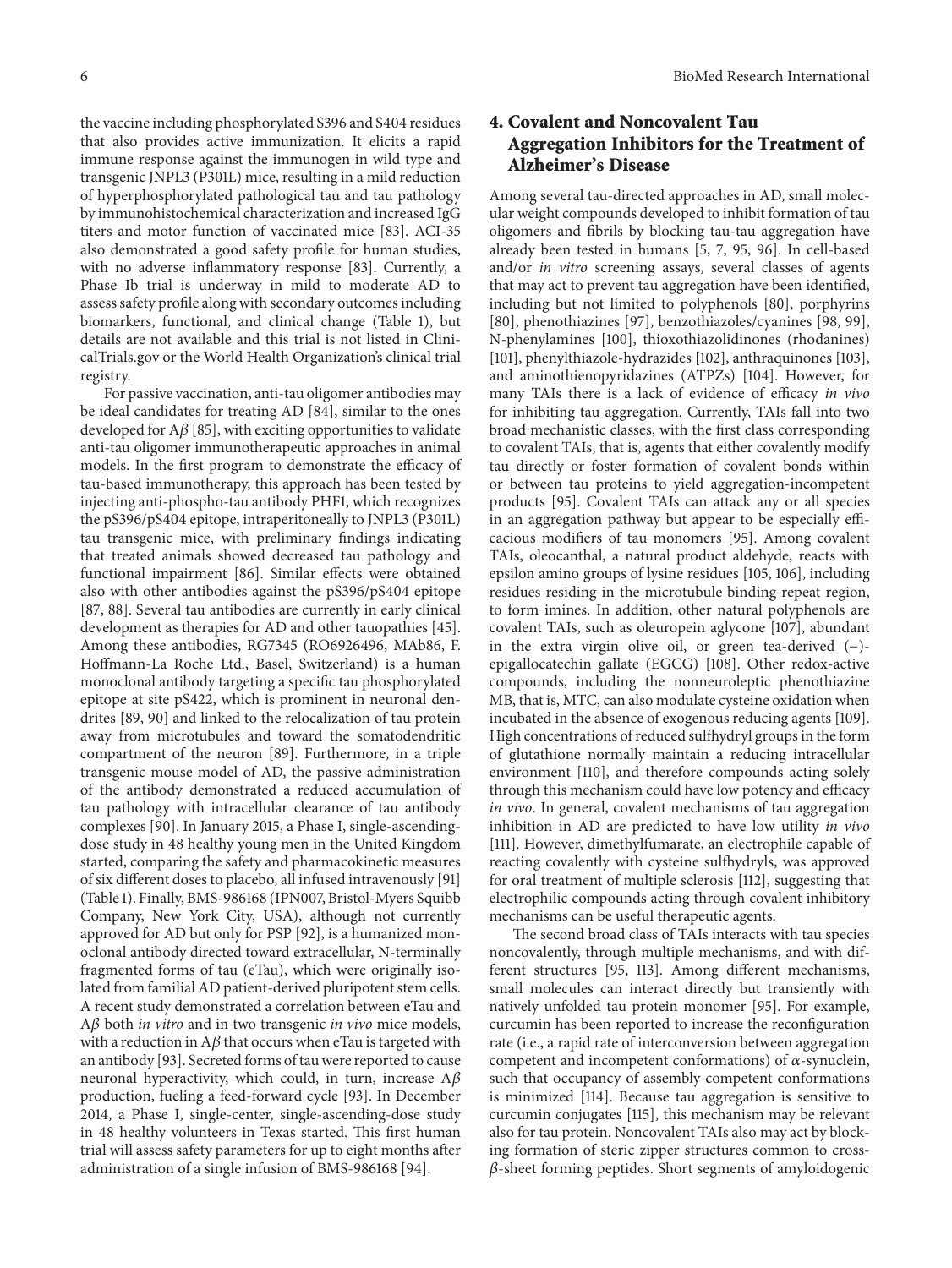sequences have been crystallized in forms that exhibit similar properties as their full-length counterparts [116]. Furthermore, tau filament formation can be inhibited by sequestering tau in the form of stable off-aggregation pathway oligomers. For example, phthalocyanine tetrasulfonate, a cyclic tetrapyrrole, interacts directly with tau monomers to form SDSstable oligomers [117]. Similarly, in a study of  $\alpha$ -synuclein aggregation, polyphenol, phenothiazine, polyene macrolide, porphyrin, and Congo red derivatives were found to stabilize SDS- and Sarkosyl-insoluble oligomers [118]. SDS-stable oligomers composed of full-length tau also rapidly form at low micromolar concentrations in the presence of cyanine, triarylmethine, rhodanine, and phenothiazine TAIs [80, 111]. Since tau can coaggregate with other proteins, including microtubule associated proteins and alpha-synuclein [119], TAIs may work through binding to these proteins. Indeed, numerous polyphenols have been identified that inhibit aggregation of a wide variety of amyloidogenic peptides including tau and  $\alpha$ -synuclein [113], but no studies with selective TAIs are currently available to support this hypothesis.

## **5. Tau Aggregation Inhibitors in Clinical Development for the Treatment of Alzheimer's Disease: Preclinical Studies of Methylthioninium and Derivatives**

TAIs are divided into covalent and noncovalent molecules depending on their way to interact with tau protein. The chemical structure of noncovalent TAIs differs significantly in terms of scaffold [95]. Structure-activity relationships (SARs) were established within specific chemical series [120, 121]. Like common dyes, most TAIs absorb electromagnetic radiation in the visible spectrum, a property linked to the property of delocalizing  $\pi$ -electron distribution [122]. Ligand polarizability correlates with tau aggregation inhibitory potency within specific chemical series of cyanine, phenothiazine, arylmethine, and rhodanine derivatives [111]. MB or MTC (Rember) is and old dye repurposed as medical treatment of tau pathologies [123]. Chemically, MTC is a tricyclic phenothiazine derivative [124] and exists in equilibrium between reduced (LMT) and oxidized form  $(MT^{+})$ . Under physiological conditions, it is present as a cation  $(MT^+)$  and formulated as a chloride salt (commonly known as MB). MTC may be reduced by nicotinamide adenine dinucleotide phosphate (NADPH) or thioredoxin to give LMT (leuco-MB), an uncharged colorless compound (methylene white). MTC is excreted in the urine as a mixture of MTC, LMT, and demethylated metabolites, for example, azure B and azure A [125]. MTC has been used to treat malaria [126], methemoglobinemia [123], and depression [127]. MTC efficiently crosses the BBB [128] and selectively penetrates neurons after systemic administration, particularly hippocampal cells [129]. At present, MTC and its derivatives represent the most advanced TAIs in clinical development for the treatment of AD. MTC has been shown to interfere with the tau-tau binding necessary for aggregation [97]. In a cell-based model of inducible tau aggregation, the inhibitory constant of MTC was found to be 123 nM [5]. Other studies reported quite

different *in vitro* inhibitory potency (IC<sub>50</sub>) varying from 1.9  $\mu$ M [80] to 3.5  $\mu$ M [99]. The estimated trough brain concentration of MT (Rember) and its active metabolites in the human brain at the 138 mg/day dose was  $0.18 \mu M$  [130]. This value appears to be in the range of the *in vitro*  $IC_{50}$  values for dissolution of PHFs (0.16  $\mu$ M) and the calculated intracellular Ki for TAI activity  $(0.12 \mu M)$  [131] but not in the range of IC<sub>50</sub>s of other *in vitro* [80] and cell-based [99] studies. In tau transgenic mouse models, MT levels in the brain followed a sigmoidal concentration-response relationship over a 10 fold range (0.13–1.38  $\mu$ M) after oral administration of 5– 75 mg/kg for 3–8 weeks [132]. Alternative mechanisms of action have been proposed for MT [5] including inhibition of microtubule assembly [104] that requires  $IC_{50}$  of 50  $\mu$ M [5, 104]. However, the dose required to achieve inhibition of microtubule assembly with MTC would be about 50 g of MTC/day [5], exceeding the median lethal dose  $(LD_{50})$ for MTC in several species. Similarly, it has been proposed that MTC may reduce endogenous production of tau protein [133], but  $EC_{50}$  for this effect is 10  $\mu$ M, requiring a human clinical dose of 9 g of MTC/day, a dose that could not safely be administered in humans. It has been also proposed that MTC could affect tau phosphorylation via inhibition of Hsp70 ATPase [134], but again  $EC_{50}$  for this effect is 83  $\mu$ M, with a theoretical dose in humans of 75 g MTC/day.

Recent *in vivo* and *in vitro* studies have suggested that MTC may reduce tau protein aggregates in AD through proteasomal [135] and macroautophagic [136, 137] degradation of the protein. Other potential effects of MTC are oxidation of cysteine sulfhydryl groups in the tau repeat domain preventing formation of disulphide bridges to keep tau monomeric [138], acetylcholinesterase inhibition [139], nitric oxide synthase inhibition [140], noradrenaline uptake inhibition [141], glutamatergic inhibition [142], monoamine oxidase B inhibition [143], guanylate cyclase inhibition [140], and inhibition of the aggregation of  $A\beta$  peptides [80, 97, 144], stimulation of  $A\beta$  clearance [145], improvement of brain metabolism [146–150], improvement of astrocyte cellular respiration [151], improvement of brain mitochondrial amyloid-binding alcohol dehydrogenase (ABAD) functions [150], improvement of mitochondrial antioxidant properties [152, 153], improvement of the Nrf2/antioxidant response element (ARE) [154–156], antagonism of  $\alpha$ 7-nicotinic acetylcholine receptors [157], inhibition of  $\beta$ -secretase activity [149], enhancement of mitochondrial oxidation [158], and inhibition of monoamine oxidase A [143]. However, the clinical relevance of these potential effects is doubtful. On the other hand, there are only a few reports on the effect of MTC on tau aggregation *in vivo* [135, 136, 159–161]. In one study, MTC did not alter abnormal tau phosphorylation and failed to inhibit tau-dependent neuronal cell toxicity in zebrafish [159]. In another study, MTC treatment reduced detergent-insoluble phosphorylated tau levels in the JNPL3 (P301L) tau transgenic mice [160]. Treatment of 3-monthold rTg4510 mice for 12 weeks with oral MTC prevented behavioral deficits and reduced soluble tau levels in the brain [135]. JNPL3 (P301L) mice treated with MTC for 2 weeks showed reduced soluble tau levels without affecting insoluble tau levels [136]. These studies indicate that MTC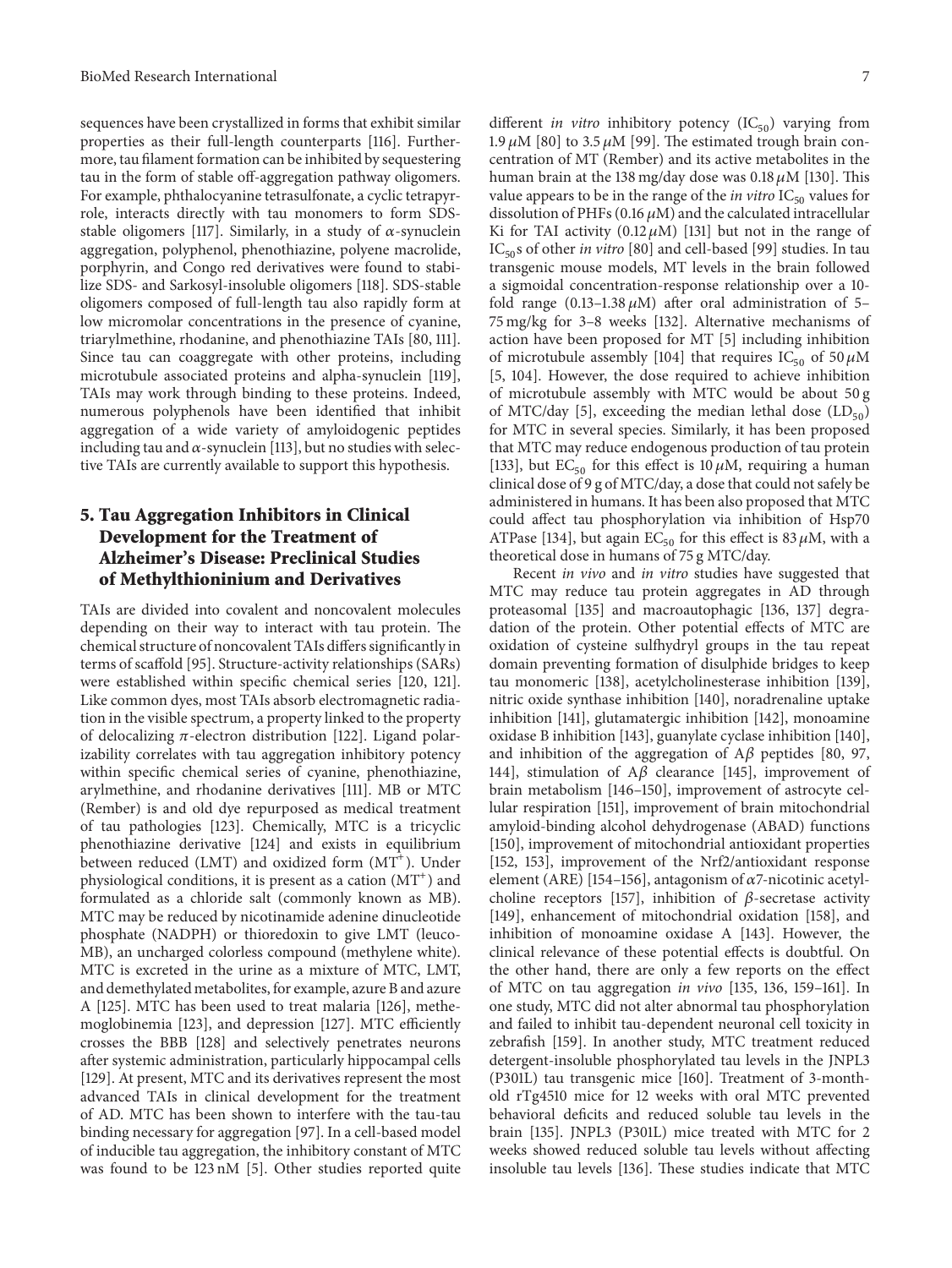treatment may reduce soluble tau levels and prevent cognitive decline when treatment begins at a time point before NFTs are present in the brain [135]. A recent study suggested that 6 weeks of oral treatment with MTC did not reverse established NFT pathology in the rTg4510 mouse model of tauopathy [161]. Some studies reported a generalized antiaggregation effect for MTC against aggregation-prone proteins, such as prion protein [162],  $\alpha$ -synuclein, and transactivation response (TAR) DNA-binding protein of Mr 43 kDa (TDP-43) [163, 164]. This further activity of MTC has potential relevance for the treatment of ALS and FTLD [165].

#### **6. Clinical Efficacy and Safety of Methylthioninium and Derivatives**

A double-blind, randomized, placebo-controlled study evaluates the safety and explorative efficacy of MT (Rember) given doses of 69 mg, 138 mg, and 228 mg/day (equivalent to 30 mg, 60 mg, and 100 mg MTC) for 24 weeks to 321 mild to moderate AD patients who were not taking acetylcholinesterase inhibitors (AChEIs) or memantine (ClinicalTrials.gov Identifier: NCT00515333) (Table 1). The primary efficacy outcome of the study was the change in the ADAS-cog at 24 weeks relative to baseline. The effects of treatments on regional cerebral blood flow (rCBF) decline were determined in a subgroup of 135 patients using hexamethyl-propylamine-oxime single photon emission computed tomography (HMPAO-SPECT). At the end of the 24-week, double-blind, placebo-controlled treatment period, patients had the option to enter two consecutive open label extensions of 26 and 48 weeks, respectively [166]. At 24 weeks, there were not significant differences between treatment groups compared to placebo in any of the efficacy variables. *Post hoc* subgroup analyses revealed that in moderately affected patients there was significant treatment benefit of the intermediate dose of 138 mg/day compared to placebo on the ADAS-cog scale (5.42 points,  $p = 0.047$ ). In mildly affected patients, there was a significant beneficial effect of the 138 mg/day compared placebo on the all regions other than the left frontal lobe  $(1.97\%, p < 0.001)$  [166].

A total of 111 patients completed the first open label extension of 26 weeks (ClinicalTrials.gov Identifier: NCT00684944) [167] (Table 1). At 50 weeks, the mean change of ADAS-cog score of the 138 mg/day dose group was better than the mean change of patients initially receiving placebo for 24 weeks and then 152 mg/day for 26 weeks (2.8 and 5.2 points in mild and moderate patients, resp.). The most commonly reported adverse events (incidence  $\geq$  5%) in MTCtreated subjects included gastrointestinal disorders (primarily diarrhea), renal and urinary disorders (primarily dysuria and frequency), and falls [166]. No changes of clinical significance were observed in any routine clinical chemistry parameters in any treatment group. Treatment with MTC produced dose-dependent decreases in red cell count and hemoglobin and increases in methemoglobin. There were 4 cases (of 307 exposed to MTC) with methemoglobin greater than 3.5% (a threshold set for withdrawal of treatment) which resolved on cessation of treatment [166]. The authors of the study reported that the delivery of the highest dose was impaired

due to dose-dependent dissolution and absorption factors of the 100 mg MTC gelatin capsule formulation [130]. At present, MTC (Rember) was discontinued for AD treatment.

## **7. Pharmacokinetic, Preclinical, and Clinical Studies with Leucomethylthioninium and Derivatives**

To the light of this functional and clinical dissociation identified for MT for AD treatment, TauRx Therapeutics developed the synthesis of a novel chemical entity, TRx0237 (LMTX), a second-generation TAI that is a stabilized, reduced form of MTC, in which LMT is available in an anhydrous crystalline form as the dihydromesylate or the dihydrobromide that is stable in an oxygen atmosphere [131]. X-ray crystal structure determinations of TRx0237 demonstrated that the nitrogen atoms at positions 3 and 7 have tetrahedral geometry [131], distinguishing it from LMT, in which the corresponding nitrogen atoms are in a trigonal pyramidal geometry and not protonated. Synthesis of LMT has to be performed under an inert atmosphere because it rapidly oxidizes on exposure to air, while TRx0237 can be manufactured in bulk without the need for deoxygenation and remains stable for at least 2 years in air atmosphere. Thus, TRx0237 represents a new chemical entity that is distinct from both MTC and LMT, and it is highly soluble and exists as a single polymorph, in contrast to MTC, which is far less soluble and demonstrates heterogeneous polymorphism. TRx0237 remains stable for at least 2 years in air atmosphere, is highly soluble, and exists as a single polymorph [168]. An *in vitro* study showed the ability of TRx 0237 in disrupting PHFs isolated from AD brain tissues at the concentration at  $0.16 \mu M$  [131]. The comparative *in vivo* pharmacological efficacy of MTC and LMT salts (TRx0237: 5–75 mg/kg with oral administration for 3–8 weeks) was assessed in these two novel transgenic tau mouse lines modeling cognitive and motor endophenotypes of AD and FTLD tauopathies [169], namely, impairment in spatial learning (L1) and motor learning (L66), respectively [132]. In this *in vivo* study, both MTC and TRx0237 dosedependently rescued the learning impairment and restored behavioral flexibility in a spatial problem-solving water maze task in L1 (minimum effective dose: 35 mg MT/kg for MTC, 9 mg MT/kg for TRx0237) and corrected motor learning in L66 (effective doses: 4 mg MT/kg) [132]. Both compounds reduced the number of tau-reactive neurons, particularly in the hippocampus and entorhinal cortex in L1 and in a more widespread manner in L66. The relative superiority of TRx0237 compared with MTC appears to be therefore more likely due to factors related to absorption, metabolism, and distribution, rather than to inherent pharmacodynamic differences.

No direct information on Phase I trials is available. A 4-week Phase II safety study of 250 mg/day of TRx0237 in 9 patients with mild to moderate AD already taking AChEIs and/or memantine began in September 2012 but was terminated in April 2013, reportedly for administrative reasons (ClinicalTrials.gov Identifier: NCT01626391) [170] (Table 1). Currently, three Phase III trials with TRx0237 are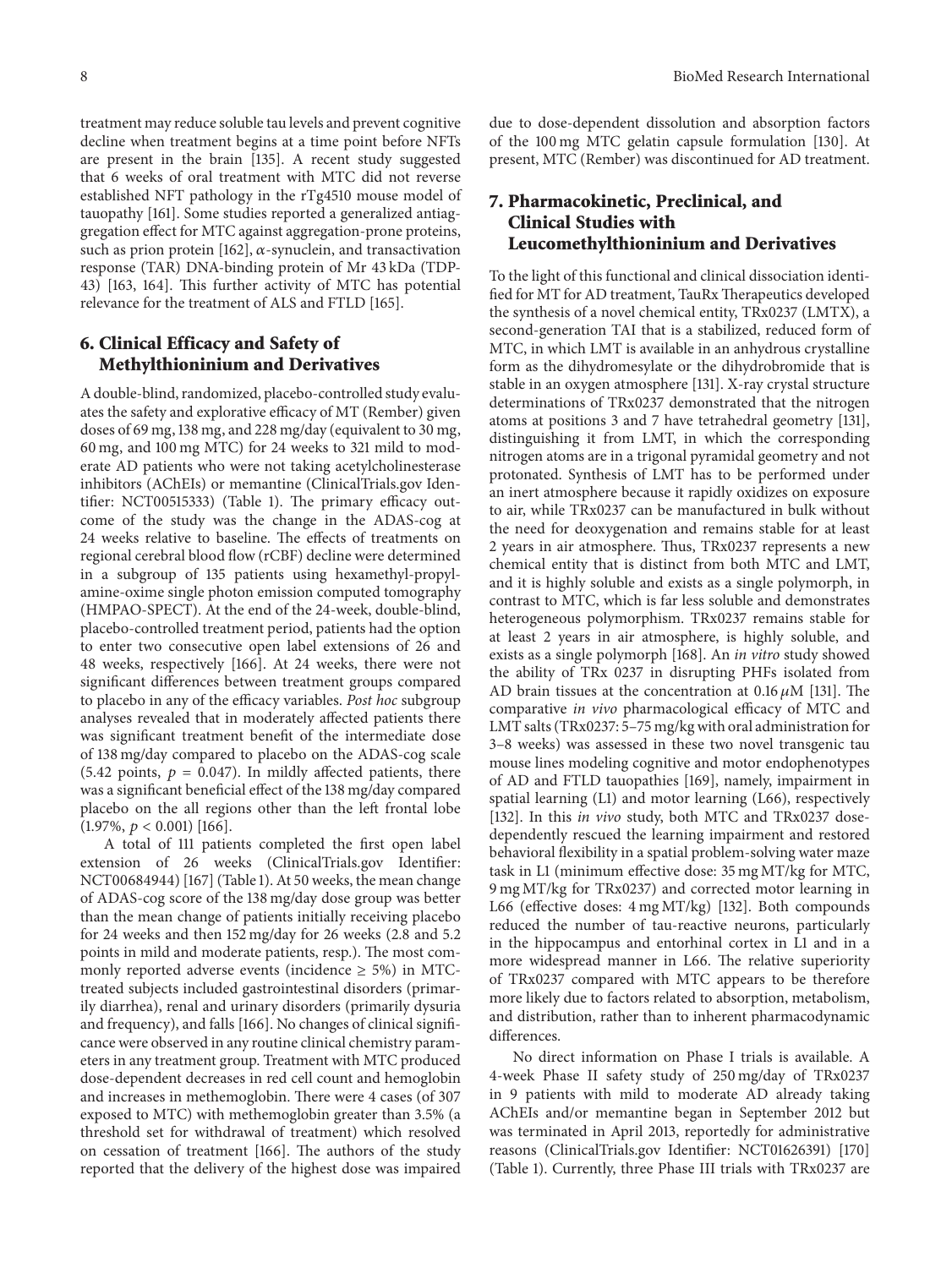ongoing plus an open label extension study (Table 1). The first study compares a single 200 mg/day dose of the compound to placebo in 700 patients with a diagnosis of either all-cause dementia or AD mild enough to score above an MMSE of 20 (ClinicalTrials.gov Identifier: NCT01689233) [171] (Table 1). Started in November 2012, this trial is ramping up to involve more than 90 sites in North America and Europe, using as primary outcome measures of efficacy the ADAS-Cog 11 and the ADCS-CGIC scales. Temporal lobe brain metabolism is measured by 18F-fluorodeoxyglucose- (FDG-) PET imaging and safety parameters. The second Phase III trial compares 150 and 250 mg/day of TRx0237 to placebo in 833 patients with mild to moderate AD with an MMSE of 14 or higher (ClinicalTrials.gov Identifier: NCT01689246) [172] (Table 1). Begun in 2013, this trial is being conducted at more than 80 sites in North America, Australia, Europe, and Asia, using clinical (ADCS-CGIC), cognitive (ADAS-Cog 11), and safety measures as primary outcomes. The third Phase III trial is evaluating TRx0237 (200 mg/day) in 220 patients affected by the behavioral variant of frontotemporal dementia (bvFTD) and a MMSE above 20 (ClinicalTrials.gov Identifier: NCT01626378) [173] (Table 1). This trial adopted a modified version of the ADCS-CGIC scale as measure of clinical efficacy and the revised Addenbrooke's Cognitive Examination as cognitive measure. This trial was started in August 2013 and will involve 45 sites in North America, Europe, Australia, and Singapore. Finally, an open label extension study targets providing subjects who have completed participation in a Phase II or Phase III trials with TRx0237 continued access to therapy and to evaluate the long-term safety of the compound with an estimated study completion date of January 2017 (ClinicalTrials.gov Identifier: NCT02245568) [174] (Table 1). All three Phase III trials use "active placebo" tablets that include 4 mg of TRx0237 as a urinary and fecal colorant to help maintain blinding; therefore, the placebo group will receive a total of 8 mg/day of TRx0237. These Phase III trials are now fully recruited and results from these ongoing studies involving 250 centers in 22 countries around the world and 1,753 patients with mild to moderate AD or bvFTD are expected in early 2016.

#### **8. Conclusion**

In the last two decades, drug discovery and development efforts for AD research have been dominated by the "amyloid cascade hypothesis," focusing on targets defined by this hypothesis and proposing amyloid as the main cause of neural death and dementia. Decreasing the formation or removing  $A\beta$  from the brain should attenuate dementia symptoms. Unfortunately, several clinical trials with anti- $A\beta$  agents failed, challenging the hypothesis that  $A\beta$  accumulation is the initiating event in the pathological AD cascade and underscoring the need for novel therapeutic approaches and targets. In recent years, tau-based treatments for AD have become a point of increasing focus and current and previous investigational therapies can be grouped into four categories including tau-centric active and passive immunotherapies, microtubule-stabilizing agents, tau protein kinase inhibitors, and TAIs. Among these different approaches, small molecular

weight compounds developed to inhibit formation of tau oligomers and fibrils by blocking tau-tau aggregation have already reached the clinic. Among TAIs, MT belongs to a class of diaminophenothiazines that have TAI activity *in vitro* [97, 131]. MTC, in which MT is dosed as the oxidized form MT<sup>+</sup>, was investigated in an exploratory Phase II doseranging double-blind clinical trial in 321 patients with mild to moderate AD [167]. The minimum effective dose was identified as 138 mg MT/day at both clinical and molecular imaging endpoints at 24 weeks. Treatment at this dose was found to prevent the decline in regional cerebral blood flow, particularly in medial temporal lobe structures and temporoparietal regions.

Given that the delivery of the highest dose of MT was impaired due to dose-dependent dissolution and absorption limitations, four Phase I studies [131] and two preclinical *in vitro* [132] and *in vivo* studies [133] were required to get to the bottom of the bioavailability limitations of the form of MT tested in the Phase II trial [167], setting out the basis for proceeding into Phase III trials with TRx0237 for AD treatment. Therefore, clinical development of MT for AD continues, along with a new form that is more bioavailable and less toxic at higher doses, called TRx0237, representing a new chemical entity that is distinct from both MTC and LMT. A broad-based approach to tau therapy appears favourable due to the numerous pathologic mechanisms for tau pathology. The potential contribution of tau conformation to inhibitory potency of TAIs suggests a route toward selectivity and an important target for future structural studies. In fact, identification of descriptors of inhibitory potency may provide a rational approach to compound optimization [95]. Therefore, the therapeutic benefit that has been reported for MT in Phase II stage and data from current Phase III trials will allow us to glean on the larger scale impact of TRx0237 and its therapeutic potential. However, the role of tau protein in AD pathogenesis should be better understood with future research including investigation of the mechanisms/pathways regulating the degradation of tau as determined by its posttranslational state, studies on soluble, nonaggregated forms of tau as a primary AD agent, exploring the role of tau as an enhancer of  $A\beta$ -induced degeneration, and clarifying the mechanisms by which pathological forms of tau may negatively impact mitochondrial biology.

In this direction, the observation that acetylation of soluble tau has important effects on the properties of tau, including its stability and aggregation, and that tau acetylation is elevated in patients at early and moderate Braak stages of tauopathy [23] has opened new possibilities of tau-based pharmacological approaches. A recent study has proved that tau acetylated at lysine 174 is one of the toxic species [175]. Increases in levels of this species have been associated with toxicity and cognitive impairment in transgenic mice. Conversely, blocking this acetylation with salsalate, a nonsteroidal anti-inflammatory drug, preserved cognition and led to improvements in pathology. Two to three months of treatment preserved hippocampal volume and reduced the number of NFTs by up to two-thirds. Moreover, treated animals maintained their memories better than their untreated littermates [175]. Because salsalate is an approved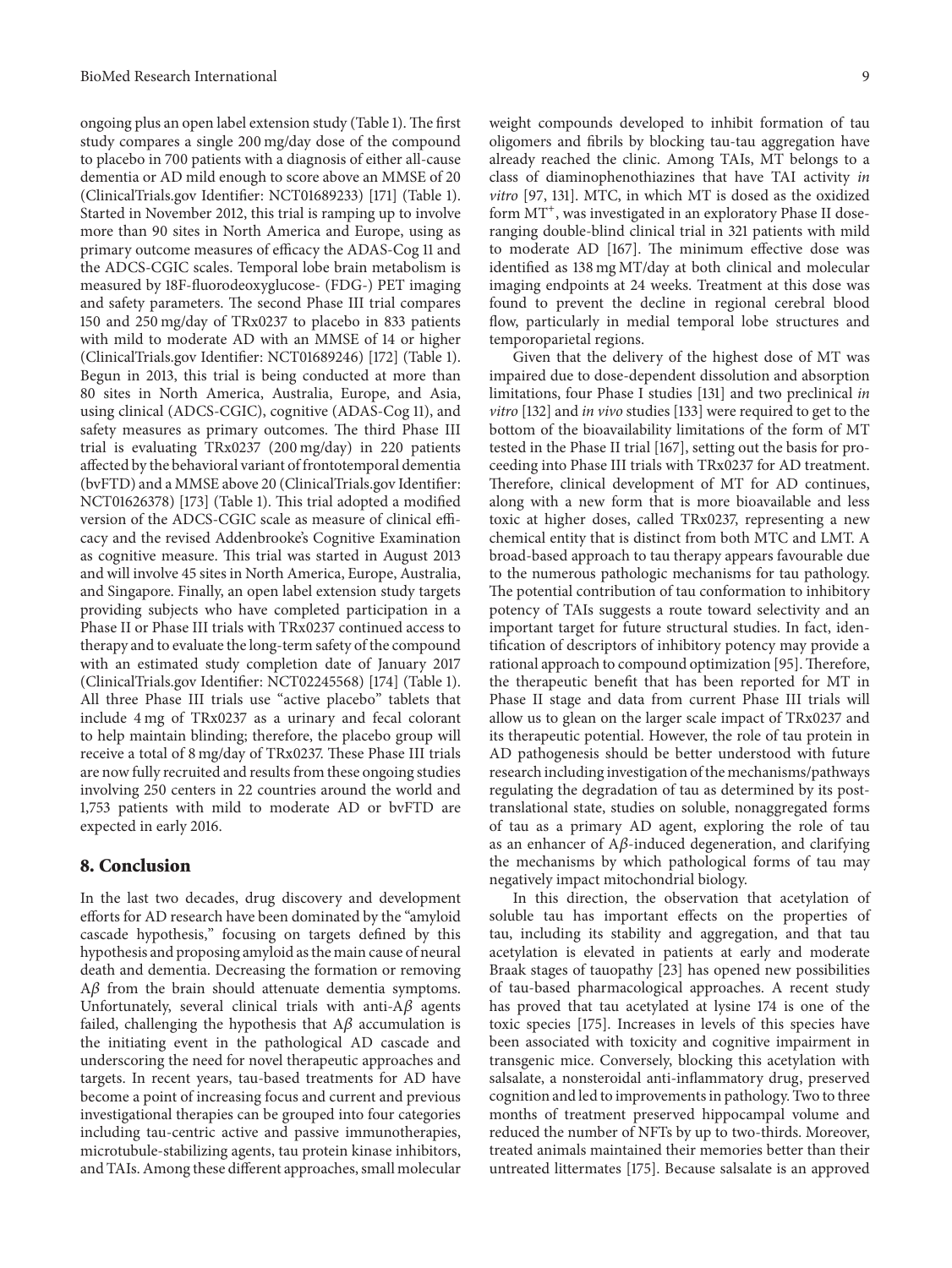drug with a relatively good safety profile, it might be worth testing in AD patients.

#### **Competing Interests**

The authors declare no conflict of interests.

#### **Authors' Contributions**

Francesco Panza and Davide Seripa contributed equally to this work.

#### **Acknowledgments**

This study was supported by "Ministero della Salute", IRCCS Research Program, Ricerca Corrente 2015–2017, Linea n. 2 "Malattie Complesse e Terapie Innovative", by the "5 × 1000" voluntary contribution and by Programmi di Ricerca Scientifica di Rilevante Interesse Nazionale (PRIN) 2009 Grant 2009E4RM4Z.

#### **References**

- [1] Alzheimer's Association, "2015 Alzheimer's disease facts and figures,"*Alzheimers & Dementia*, vol. 11, no. 3, pp. 332–384, 2015.
- [2] L. S. Schneider, F. Mangialasche, N. Andreasen et al., "Clinical trials and late-stage drug development for Alzheimer's disease: an appraisal from 1984 to 2014," *Journal of Internal Medicine*, vol. 275, no. 3, pp. 251–283, 2014.
- [3] V. Frisardi, V. Solfrizzi, B. P. Imbimbo et al., "Towards diseasemodifying treatment of Alzheimer's disease: drugs targeting  $\beta$ amyloid," *Current Alzheimer Research*, vol. 7, no. 1, pp. 40–55, 2010.
- [4] F. Panza, V. Solfrizzi, B. P. Imbimbo, and G. Logroscino, "Amyloid-directed monoclonal antibodies for the treatment of Alzheimer's disease: the point of no return?" *Expert Opinion on Biological Therapy*, vol. 14, no. 10, pp. 1465–1476, 2014.
- [5] C. M. Wischik, C. R. Harrington, and J. M. D. Storey, "Tauaggregation inhibitor therapy for Alzheimer's disease," *Biochemical Pharmacology*, vol. 88, no. 4, pp. 529–539, 2014.
- [6] F. Panza, V. Solfrizzi, B. P. Imbimbo, R. Tortelli, A. Santamato, and G. Logroscino, "Amyloid-based immunotherapy for Alzheimer's disease in the time of prevention trials: the way forward," *Expert Review of Clinical Immunology*, vol. 10, no. 3, pp. 405–419, 2014.
- [7] F. Panza, V. Frisardi, V. Solfrizzi et al., "Immunotherapy for Alzheimer's disease: from anti- $\beta$ -amyloid to tau-based immunization strategies," *Immunotherapy*, vol. 4, no. 2, pp. 213–238, 2012.
- [8] A. Takashima, "Tau aggregation is a therapeutic target for Alzheimer's disease," *Current Alzheimer Research*, vol. 7, no. 8, pp. 665–669, 2010.
- [9] L. Buée, T. Bussière, V. Buée-Scherrer, A. Delacourte, and P. R. Hof, "Tau protein isoforms, phosphorylation and role in neurodegenerative disorders," *Brain Research Reviews*, vol. 33, no. 1, pp. 95–130, 2000.
- [10] G. L. Lace, S. B. Wharton, and P. G. Ince, "A brief history of  $\tau$ : the evolving view of the microtubule-associated protein  $\tau$  in neurodegenerative diseases," *Clinical Neuropathology*, vol. 26, no. 2, pp. 43–58, 2007.
- [11] C. M. Wischik, M. Novak, H. C. Thogersen et al., "Isolation of a fragment of tau derived from the core of the paired helical filament of Alzheimer disease," *Proceedings of the National Academy of Sciences of the United States of America*, vol. 85, no. 12, pp. 4506–4510, 1988.
- [12] K. Iqbal, F. Liu, C.-X. Gong, and I. Grundke-Iqbal, "Tau in Alzheimer disease and related tauopathies," *Current Alzheimer Research*, vol. 7, no. 8, pp. 656–664, 2010.
- [13] C. Bancher, C. Brunner, H. Lassmann et al., "Accumulation of abnormally phosphorylated  $\tau$  precedes the formation of neurofibrillary tangles in Alzheimer's disease," *Brain Research*, vol. 477, no. 1-2, pp. 90–99, 1989.
- [14] H. Braak, D. R. Thal, E. Ghebremedhin, and K. Del Tredici, "Stages of the pathologic process in Alzheimer disease: age categories from 1 to 100 years," *Journal of Neuropathology & Experimental Neurology*, vol. 70, no. 11, pp. 960–969, 2011.
- [15] H. Braak and E. Braak, "Neuropathological stageing of Alzheimer-related changes," *Acta Neuropathologica*, vol. 82, no. 4, pp. 239–259, 1991.
- [16] H. Braak and E. Braak, "Evolution of the neuropathology of Alzheimer's disease," *Acta Neurologica Scandinavica, Supplement*, vol. 93, no. 165, pp. 3–12, 1996.
- [17] H. Braak and E. Braak, "Frequency of stages of Alzheimerrelated lesions in different age categories," *Neurobiology of Aging*, vol. 18, no. 4, pp. 351–357, 1997.
- [18] E. B. Mukaetova-Ladinska, F. Garcia-Siera, J. Hurt et al., "Staging of cytoskeletal and  $\beta$ -amyloid changes in human isocortex reveals biphasic synaptic protein response during progression of Alzheimer's disease," *The American Journal of Pathology*, vol. 157, no. 2, pp. 623–636, 2000.
- [19] F. Liu, K. Iqbal, I. Grundke-Iqbal, G. W. Hart, and C.-X. Gong, "O-GlcNAcylation regulates phosphorylation of tau: a mechanism involved in Alzheimer's disease," *Proceedings of the National Academy of Sciences of the United States of America*, vol. 101, no. 29, pp. 10804–10809, 2004.
- [20] M. Goedert, M. G. Spillantini, N. J. Cairns, and R. A. Crowther, "Tau proteins of Alzheimer paired helical filaments: abnormal phosphorylation of all six brain isoforms," *Neuron*, vol. 8, no. 1, pp. 159–168, 1992.
- [21] M. Novak, J. Kabat, and C. M. Wischik, "Molecular characterization of the minimal protease resistant tau unit of the Alzheimer's disease paired helical filament," *The EMBO Journal*, vol. 12, no. 1, pp. 365–370, 1993.
- [22] A. L. Guillozet-Bongaarts, F. Garcia-Sierra, M. R. Reynolds et al., "Tau truncation during neurofibrillary tangle evolution in Alzheimer's disease," *Neurobiology of Aging*, vol. 26, no. 7, pp. 1015–1022, 2005.
- [23] S.-W. Min, S.-H. Cho, Y. Zhou et al., "Acetylation of tau inhibits its degradation and contributes to tauopathy," *Neuron*, vol. 67, no. 6, pp. 953–966, 2010.
- [24] M. Kolarova, F. García-Sierra, A. Bartos, J. Ricny, and D. Ripova, "Structure and pathology of tau protein in Alzheimer disease," *International Journal of Alzheimer's Disease*, vol. 2012, Article ID 731526, 13 pages, 2012.
- [25] P. Flores-Rodríguez, M. A. Ontiveros-Torres, M. C. Cárdenas-Aguayo et al., "The relationship between truncation and phosphorylation at the C-terminus of tau protein in the paired helical filaments of Alzheimer's disease," *Frontiers in Neuroscience*, vol. 9, article 33, 2015.
- [26] Q. Zhang, X. Zhang, and A. Sun, "Truncated tau at D421 is associated with neurodegeneration and tangle formation in the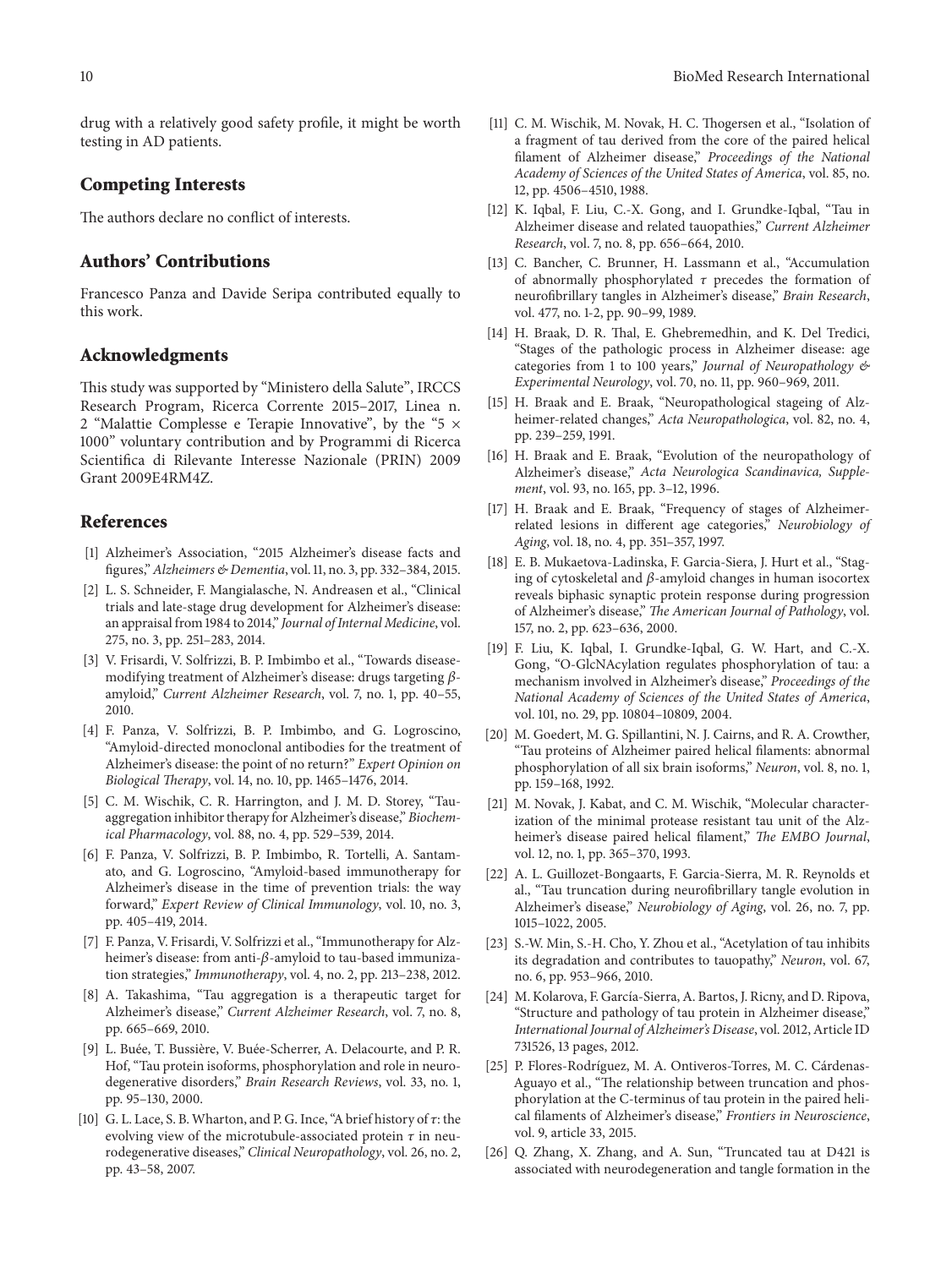brain of Alzheimer transgenic models," *Acta Neuropathologica*, vol. 117, no. 6, pp. 687–697, 2009.

- [27] M. Saito, G. Chakraborty, R.-F. Mao, S.-M. Paik, C. Vadasz, and M. Saito, "Tau phosphorylation and cleavage in ethanolinduced neurodegeneration in the developing mouse brain," *Neurochemical Research*, vol. 35, no. 4, pp. 651–659, 2010.
- [28] T. J. Cohen, J. L. Guo, D. E. Hurtado et al., "The acetylation of tau inhibits its function and promotes pathological tau aggregation," *Nature Communications*, vol. 2, no. 1, article 252, 2011.
- [29] A. L. Guillozet-Bongaarts, M. E. Cahill, V. L. Cryns, M. R. Reynolds, R. W. Berry, and L. I. Binder, "Pseudophosphorylation of tau at serine 422 inhibits caspase cleavage: *in vitro* evidence and implications for tangle formation *in vivo*," *Journal of Neurochemistry*, vol. 97, no. 4, pp. 1005–1014, 2006.
- [30] T. T. Rohn, R. A. Rissman, M. C. Davis, Y. E. Kim, C.W. Cotman, and E. Head, "Caspase-9 activation and caspase cleavage of tau in the Alzheimer's disease brain," *Neurobiology of Disease*, vol. 11, no. 2, pp. 341–354, 2002.
- [31] C. Stadelmann, T. L. Deckwerth, A. Srinivasan et al., "Activation of caspase-3 in single neurons and autophagic granules of granulovacuolar degeneration in Alzheimer's disease: evidence for apoptotic cell death," *The American Journal of Pathology*, vol. 155, no. 5, pp. 1459–1466, 1999.
- [32] N. Sahara, S. Maeda, M. Murayama et al., "Assembly of two distinct dimers and higher-order oligomers from full-length tau," *European Journal of Neuroscience*, vol. 25, no. 10, pp. 3020– 3029, 2007.
- [33] T. Kimura, T. Fukuda, N. Sahara et al., "Aggregation of detergentinsoluble tau is involved in neuronal loss but not in synaptic loss," *The Journal of Biological Chemistry*, vol. 285, no. 49, pp. 38692–38699, 2010.
- [34] M. Arrasate, S. Mitra, E. S. Schweitzer, M. R. Segal, and S. Finkbeiner, "Inclusion body formation reduces levels of mutant huntingtin and the risk of neuronal death," *Nature*, vol. 431, no. 7010, pp. 805–810, 2004.
- [35] D. C. Rubinsztein, "The roles of intracellular protein-degradation pathways in neurodegeneration," *Nature*, vol. 443, no. 7113, pp. 780–786, 2006.
- [36] J. F. Díaz-Villanueva, R. Díaz-Molina, and V. García-González, "Protein folding and mechanisms of proteostasis," *International Journal of Molecular Sciences*, vol. 16, no. 8, pp. 17193–17230, 2015.
- [37] S. M. Pritchard, P. J. Dolan, A. Vitkus, and G. V. W. Johnson, "The toxicity of tau in Alzheimer disease: turnover, targets and potential therapeutics," *Journal of Cellular and Molecular Medicine*, vol. 15, no. 8, pp. 1621–1635, 2011.
- [38] B. Frost, R. L. Jacks, and M. I. Diamond, "Propagation of tau misfolding from the outside to the inside of a cell," *The Journal of Biological Chemistry*, vol. 284, no. 19, pp. 12845–12852, 2009.
- [39] F. Clavaguera, I. Lavenir, B. Falcon, S. Frank, M. Goedert, and M. Tolnay, "Prion-like templated misfolding in tauopathies," *Brain Pathology*, vol. 23, no. 3, pp. 342–349, 2013.
- [40] F. Clavaguera, T. Bolmont, R. A. Crowther et al., "Transmission and spreading of tauopathy in transgenic mouse brain," *Nature Cell Biology*, vol. 11, no. 7, pp. 909–913, 2009.
- [41] A. A. Asuni, A. Boutajangout, D. Quartermain, and E. M. Sigurdsson, "Immunotherapy targeting pathological tau conformers in a tangle mouse model reduces brain pathology with associated functional improvements," *The Journal of Neuroscience*, vol. 27, no. 34, pp. 9115–9129, 2007.
- [42] E. Masliah, E. Rockenstein, A. Adame et al., "Effects of  $\alpha$ -synuclein immunization in a mouse model of Parkinson's disease," *Neuron*, vol. 46, no. 6, pp. 857–868, 2005.
- [43] P. V. Arriagada, J. H. Growdon, E. T. Hedley-Whyte, and B. T. Hyman, "Neurofibrillary tangles but not senile plaques parallel duration and severity of Alzheimer's disease," *Neurology*, vol. 42, no. 3, part 1, pp. 631–639, 1992.
- [44] K. Iqbal, C.-X. Gong, and F. Liu, "Microtubule-associated protein tau as a therapeutic target in Alzheimer's disease," *Expert Opinion on Therapeutic Targets*, vol. 18, no. 3, pp. 307–318, 2014.
- [45] J. T. Pedersen and E. M. Sigurdsson, "Tau immunotherapy for Alzheimer's disease," *Trends in Molecular Medicine*, vol. 21, no. 6, pp. 394–402, 2015.
- [46] K. Anand and M. Sabbagh, "Early investigational drugs targeting tau protein for the treatment of Alzheimer's disease," *Expert Opinion on Investigational Drugs*, vol. 24, no. 10, pp. 1355–1360, 2015.
- [47] S. Khatoon, I. Grundke-Iqbal, and K. Iqbal, "Brain levels of microtubule-associated protein  $\tau$  are elevated in Alzheimer's disease: a radioimmuno-slot-blot assay for nanograms of the protein," *Journal of Neurochemistry*, vol. 59, no. 2, pp. 750–753, 1992.
- [48] L. Martin, X. Latypova, C. M.Wilson et al., "Tau protein kinases: involvement in Alzheimer's disease," *Ageing Research Reviews*, vol. 12, no. 1, pp. 289–309, 2013.
- [49] C.-X. Gong and K. Iqbal, "Hyperphosphorylation of microtubule-associated protein tau: a promising therapeutic target for Alzheimer disease," *Current Medicinal Chemistry*, vol. 15, no. 23, pp. 2321–2328, 2008.
- [50] F. Plattner, M. Angelo, and K. P. Giese, "The roles of cyclindependent kinase 5 and glycogen synthase kinase 3 in tau hyperphosphorylation,"*The Journal of Biological Chemistry*, vol. 281, no. 35, pp. 25457–25465, 2006.
- [51] Y. Wen, E. Planel, M. Herman et al., "Interplay between cyclindependent kinase 5 and glycogen synthase kinase  $3\beta$  mediated by neuregulin signaling leads to differential effects on tau phosphorylation and amyloid precursor protein processing," *Journal of Neuroscience*, vol. 28, no. 10, pp. 2624–2632, 2008.
- [52] R. V. Bhat, S. L. Budd Haeberlein, and J. Avila, "Glycogen synthase kinase 3: a drug target for CNS therapies," *Journal of Neurochemistry*, vol. 89, no. 6, pp. 1313–1317, 2004.
- [53] E. Tolosa, I. Litvan, G. U. Höglinger et al., "A phase 2 trial of the GSK-3 inhibitor tideglusib in progressive supranuclear palsy," *Movement Disorders*, vol. 29, no. 4, pp. 470–478, 2014.
- [54] T. Del Ser, K. C. Steinwachs, H. J. Gertz et al., "Treatment of Alzheimer's disease with the GSK-3 inhibitor tideglusib: a pilot study," *Journal of Alzheimer's Disease*, vol. 33, no. 1, pp. 205–215, 2013.
- [55] S. Lovestone, M. Boada, B. Dubois et al., "ARGO investigators. A phase II trial of tideglusib in Alzheimer's disease," *Journal of Alzheimer's Disease*, vol. 45, no. 1, pp. 75–88, 2015.
- [56] K. Iqbal, F. Liu, and C.-X. Gong, "Alzheimer disease therapeutics: focus on the disease and not just plaques and tangles," *Biochemical Pharmacology*, vol. 88, no. 4, pp. 631–639, 2014.
- [57] S. Kins, A. Crameri, D. R. H. Evans, B. A. Hemmings, R. M. Nitsch, and J. Götz, "Reduced protein phosphatase 2A activity induces hyperphosphorylation and altered compartmentalization of tau in transgenic mice," *The Journal of Biological Chemistry*, vol. 276, no. 41, pp. 38193–38200, 2001.
- [58] T. Arendt, M. Holzer, R. Fruth, M. K. Brückner, and U. Gärtner, "Paired helical filament-like phosphorylation of tau, deposition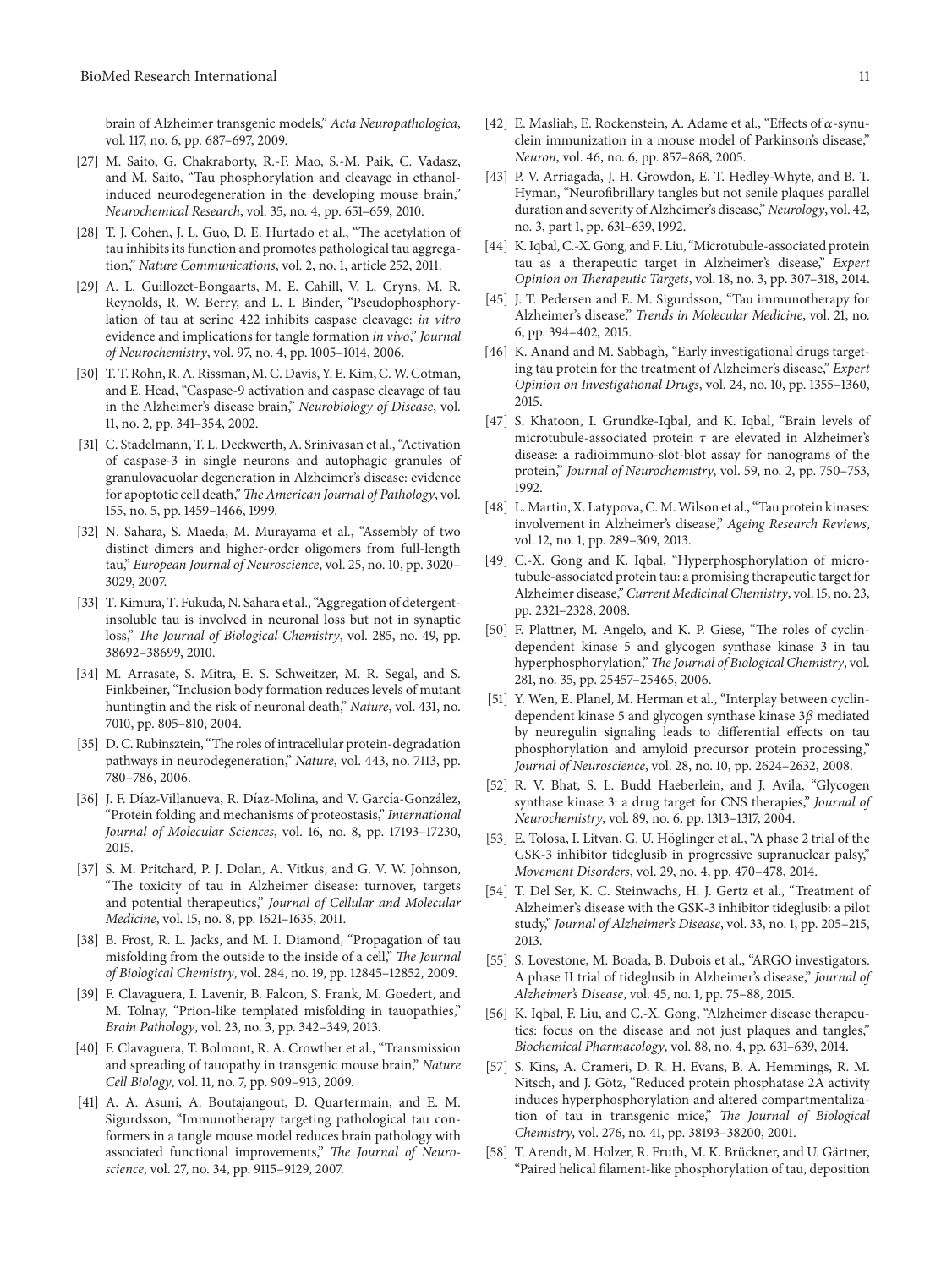of  $\beta$ /A4-amyloid and memory impairment in rat induced by chronic inhibition of phosphatase 1 and 2A," *Neuroscience*, vol. 69, no. 3, pp. 691–698, 1995.

- [59] M. Voronkov, S. P. Braithwaite, and J. B. Stock, "Phosphoprotein phosphatase 2A: a novel druggable target for Alzheimer's disease," *Future Medicinal Chemistry*, vol. 3, no. 7, pp. 821–833, 2011.
- [60] K. Iqbal, A. D. C. Alonso, E. El-Akkad et al., "Significance and mechanism of Alzheimer neurofibrillary degeneration and therapeutic targets to inhibit this lesion," *Journal of Molecular Neuroscience*, vol. 19, no. 1-2, pp. 95–99, 2002.
- [61] M. Medina and J. Avila, "Further understanding of tau phosphorylation: implications for therapy," *Expert Review of Neurotherapeutics*, vol. 15, no. 1, pp. 115–122, 2015.
- [62] D. Butler, J. Bendiske, M. L. Michaelis, D. A. Karanian, and B. A. Bahr, "Microtubule-stabilizing agent prevents protein accumulation-induced loss of synaptic markers," *European Journal of Pharmacology*, vol. 562, no. 1-2, pp. 20–27, 2007.
- [63] B. Zhang, J. Carroll, J. Q. Trojanowski et al., "The microtubulestabilizing agent, epothilone D, reduces axonal dysfunction, neurotoxicity, cognitive deficits, and alzheimer-like pathology in an interventional study with aged tau transgenic mice," *The Journal of Neuroscience*, vol. 32, no. 11, pp. 3601–3611, 2012.
- [64] Cortice biosciences announces results from studies evaluating pipeline candidates TPI 287 and CRT 001 in preclinical models of tauopathies and Alzheimer's disease, 2014, https://globenewswire.com/news-release/2014/11/12/682514/10107850/en/Cortice-Biosciences-Announces-Results-From-Studies-Evaluating-Pipeline-Candidates-TPI-287-and-CRT-001-in-Preclinical-Models-of-Tauopathies-and-Alzheimer-s-Disease.html.
- [65] University of California San Francisco, "A safety, tolerability, pharmacokinetics, pharmacodynamics and preliminary efficacy study of TPI-287 in Alzheimer's disease," in *ClinicalTrials .gov*, Internet National Library of Medicine, Bethesda, MD, USA, 2000, ClinicalTrials.gov Identifier: NCT01966666, https://www .clinicaltrials.gov/ct/show/NCT01966666.
- [66] University of California San Francisco, "Safety Study of TPI-287 to Treat CBS and PSP (TPI-287-4RT)," in *ClinicalTrials.gov*, Internet National Library of Medicine (US), Bethesda, MD, USA, ClinicalTrials.gov Identifier: NCT02133846, 2000, https://www .clinicaltrials.gov/ct/show/NCT02133846.
- [67] K. R. Brunden, B. Zhang, J. Carroll et al., "Epothilone D improves microtubule density, axonal integrity, and cognition in a transgenic mouse model of tauopathy," *The Journal of Neuroscience*, vol. 30, no. 41, pp. 13861–13866, 2010.
- [68] Bristol-Myers Squibb, *Study to Evaluate the Safety, Tolerability and the Effect of BMS-241027 on Cerebrospinal Fluid Biomarkers in Subjects with Mild Alzheimer's Disease*, ClinicalTrials.gov Identifier: NCT01492374, Internet National Library of Medicine, Bethesda, Md, USA, 2000, https://clinicaltrials.gov/ct/show/ NCT01056965.
- [69] I. Vulih-Shultzman, A. Pinhasov, S. Mandel et al., "Activitydependent neuroprotective protein snippet NAP reduces tau hyperphosphorylation and enhances learning in a novel transgenic mouse model," *Journal of Pharmacology and Experimental Therapeutics*, vol. 323, no. 2, pp. 438–449, 2007.
- [70] Y. Matsuoka, Y. Jouroukhin, A. J. Gray et al., "A neuronal microtubule-interacting agent, NAPVSIPQ, reduces tau pathology and enhances cognitive function in a mouse model of Alzheimer's disease," *Journal of Pharmacology and Experimental Therapeutics*, vol. 325, no. 1, pp. 146–153, 2008.
- [71] Y. Jouroukhin, R. Ostritsky, Y. Assaf, G. Pelled, E. Giladi, and I. Gozes, "NAP (davunetide) modifies disease progression in

a mouse model of severe neurodegeneration: protection against impairments in axonal transport," *Neurobiology of Disease*, vol. 56, pp. 79–94, 2013.

- [72] A. L. Boxer, A. E. Lang, M. Grossman et al., "Davunetide in patients with progressive supranuclear palsy: a randomised, double-blind, placebo-controlled phase 2/3 trial," *The Lancet Neurology*, vol. 13, no. 7, pp. 676–685, 2014.
- [73] University of California. San Francisco, *Davunetide (AL-108) in Predicted Tauopathies—Pilot Study*, ClinicalTrials.gov Identifier: NCT01056965, ClinicalTrials.gov. Internet National Library of Medicine (US), Bethesda, Md, USA, 2000, https://clinicaltrials .gov/ct/show/NCT01056965.
- [74] "Allon therapeutics. Study to evaluate safety, tolerability, and effect of AL208 on mild cognitive impairment following coronary artery bypass graft surgery," in *ClinicalTrials.gov*, Internet National Library of Medicine, Bethesda, Md, USA, 2000, ClinicalTrials.gov Identifier: NCT00404014, https://clinicaltrials.gov/ ct/show/NCT00404014.
- [75] H. Rosenmann, N. Grigoriadis, D. Karussis et al., "Tauopathylike abnormalities and neurologic deficits in mice immunized with neuronal tau protein," *Archives of Neurology*, vol. 63, no. 10, pp. 1459–1467, 2006.
- [76] A. Boutajangout, D. Quartermain, and E. M. Sigurdsson, "Immunotherapy targeting pathological tau prevents cognitive decline in a new tangle mouse model," *The Journal of Neuroscience*, vol. 30, no. 49, pp. 16559–16566, 2010.
- [77] A. Boutajangout and T. Wisniewski, "Tau-based therapeutic approaches for Alzheimer's disease—a mini-review," *Gerontology*, vol. 60, no. 5, pp. 381–385, 2014.
- [78] E. Kontsekova, N. Zilka, B. Kovacech, P. Novak, and M. Novak, "First-in-man tau vaccine targeting structural determinants essential for pathological tau-tau interaction reduces tau oligomerisation and neurofibrillary degeneration in an Alzheimer's disease model," *Alzheimer's Research and Therapy*, vol. 6, no. 4, article 44, 2014.
- [79] Axon Neuroscience SE, *Safety Study of AADvac1, A Tau Peptide-KLH-Conjugate Active Vaccine to Treat Alzheimer's Disease*, ClinicalTrials.gov Identifier: NCT01850238, Internet National Library of Medicine, Bethesda, Md, USA, 2000, https://clinicaltrials.gov/ct/show/NCT01850238.
- [80] S. Taniguchi, N. Suzuki, M. Masuda et al., "Inhibition of heparin-induced tau filament formation by phenothiazines, polyphenols, and porphyrins," *The Journal of Biological Chemistry*, vol. 280, no. 9, pp. 7614–7623, 2005.
- [81] Axon Neuroscience SE, *18-Months Safety Follow-Up Study of AADvac1, an Active Tau Vaccine for Alzheimer's Disease (FUNDAMANT)*, ClinicalTrials.gov Identifier: NCT02031198, Internet National Library of Medicine, Bethesda, Md, USA, 2000, https://clinicaltrials.gov/ct/show/NCT02031198.
- [82] Axon Neuroscience SE, *24 Months Safety and Efficacy Study of AADvac1 in Patients with Mild Alzheimer's Disease (ADAMANT)*, ClinicalTrials.gov Identifier: NCT02579252, ClinicalTrials.gov. Internet National Library of Medicine (US), Bethesda, Md, USA, 2000, https://clinicaltrials.gov/ct/show/ NCT02579252.
- [83] C. Theunis, N. Crespo-Biel, V. Gafner et al., "Efficacy and safety of a liposome-based vaccine against protein tau, assessed in tau.P301L mice that model tauopathy," *PLoS ONE*, vol. 8, no. 8, Article ID e72301, 2013.
- [84] R. Kayed, "Anti-tau oligomers passive vaccination for the treatment of Alzheimer disease," *Human Vaccines*, vol. 6, no. 11, pp. 931–935, 2010.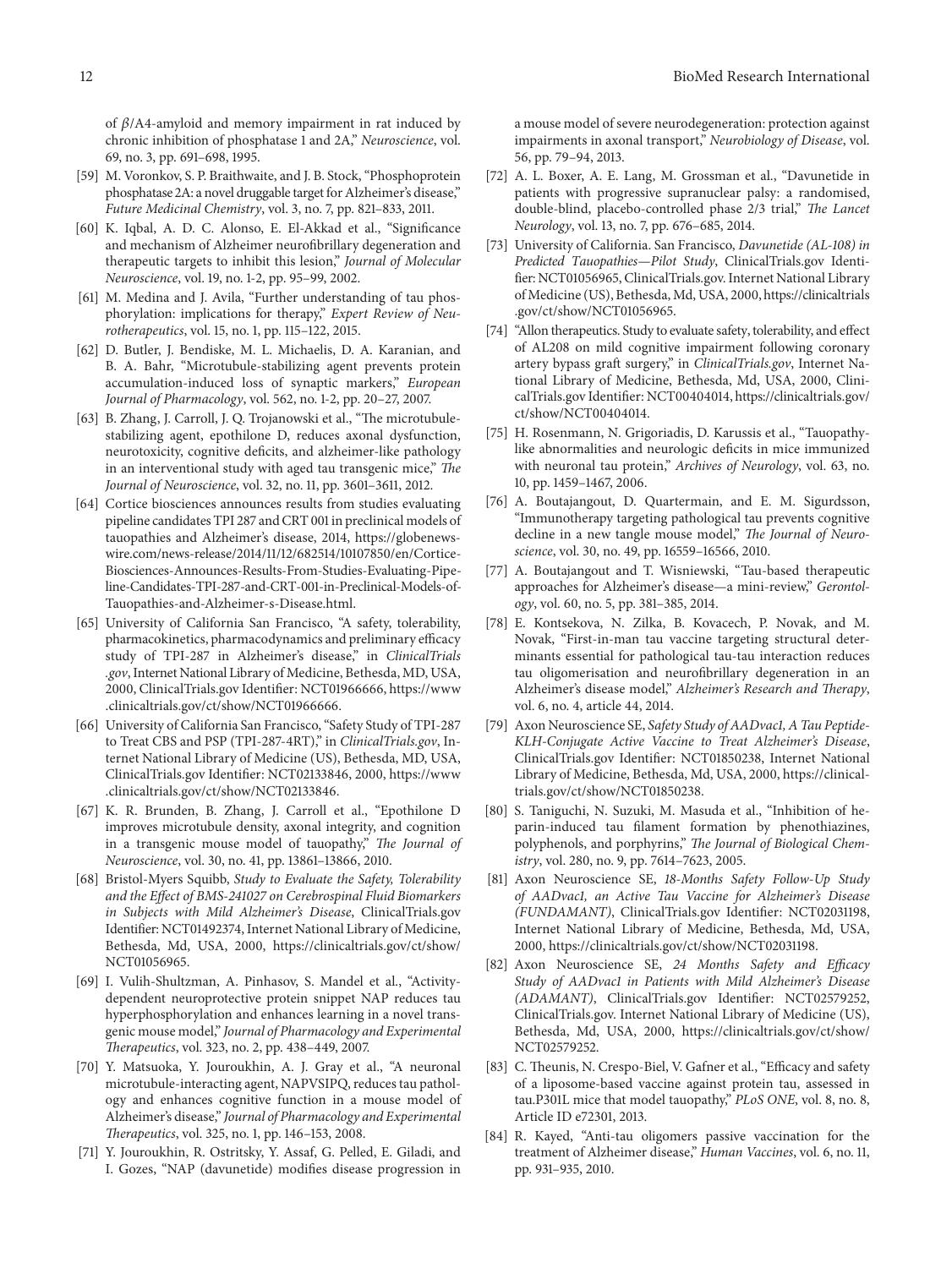- [85] R. Kayed, E. Head, J. L. Thompson et al., "Common structure of soluble amyloid oligomers implies common mechanism of pathogenesis," *Science*, vol. 300, no. 5618, pp. 486–489, 2003.
- [86] A. Boutajangout, J. Ingadottir, P. Davies, and E. M. Sigurdsson, "Passive immunization targeting pathological phospho-tau protein in a mouse model reduces functional decline and clears tau aggregates from the brain," *Journal of Neurochemistry*, vol. 118, no. 4, pp. 658–667, 2011.
- [87] E. E. Congdon, J. Gu, H. B. R. Sait, and E. M. Sigurdsson, "Antibody uptake into neurons occurs primarily via clathrindependent  $Fc\alpha$  receptor endocytosis and is a prerequisite for acute tau protein clearance," *The Journal of Biological Chemistry*, vol. 288, no. 49, pp. 35452–35465, 2013.
- [88] J. Gu, E. E. Congdon, and E. M. Sigurdsson, "Two novel Tau antibodies targeting the 396/404 region are primarily taken up by neurons and reduce Tau protein pathology," *The Journal of Biological Chemistry*, vol. 288, no. 46, pp. 33081–33095, 2013.
- [89] L. Buée, T. Bussière, V. Buée-Scherrer, A. Delacourte, and P. R. Hof, "Tau protein isoforms, phosphorylation and role in neurodegenerative disorders," *Brain Research Reviews*, vol. 33, no. 1, pp. 95–130, 2000.
- [90] L. Collin, B. Bohrmann, U. Göpfert, K. Oroszlan-Szovik, L. Ozmen, and F. Grüninger, "Neuronal uptake of tau/pS422 antibody and reduced progression of tau pathology in a mouse model of Alzheimer's disease," *Brain*, vol. 137, no. 10, pp. 2834– 2846, 2014.
- [91] H.-L. Roche, "A study of RO6926496 in healthy volunteers," in *ClinicalTrials.gov*, Internet National Library of Medicine, Bethesda, Md, USA, ClinicalTrials.gov Identifier: NCT02281786, 2000, https://clinicaltrials.gov/ct/show/NCT02281786.
- [92] B.-M. Squibb, "Multiple ascending dose study of intravenously administered BMS-986168 in patients with progressive supranuclear palsy (CN002-003)," in *ClinicalTrials.gov*, Internet National Library of Medicine, Bethesda, Md, USA, ClinicalTrials. gov Identifier: NCT02460094, 2000, https://clinicaltrials.gov/ ct/show/NCT02460094.
- [93] J. Bright, S. Hussain, V. Dang et al., "Human secreted tau increases amyloid-beta production," *Neurobiology of Aging*, vol. 36, no. 2, pp. 693–709, 2015.
- [94] Bristol-Myers Squibb, *A Randomized, Double-Blind, Placebo-Controlled, Single Ascending Dose Study of Intravenously Administered BMS-986168 in Healthy Subjects*, ClinicalTrials.gov Identifier: NCT02294851, Internet National Library of Medicine, Bethesda, Md, USA, 2000, https://clinicaltrials.gov/ct/show/ NCT02294851.
- [95] K. Cisek, G. L. Cooper, C. J. Huseby, and J. Kuret, "Structure and mechanism of action of tau aggregation inhibitors," *Current Alzheimer Research*, vol. 11, no. 10, pp. 918–927, 2014.
- [96] H. Hampel, L. S. Schneider, E. Giacobini et al., "Advances in the therapy of Alzheimer's disease: targeting amyloid beta and tau and perspectives for the future," *Expert Review of Neurotherapeutics*, vol. 15, no. 1, pp. 83–105, 2015.
- [97] C. M. Wischik, P. C. Edwards, R. Y. K. Lai, M. Roth, and C. R. Harrington, "Selective inhibition of Alzheimer disease-like tau aggregation by phenothiazines," *Proceedings of the National Academy of Sciences of the United States of America*, vol. 93, no. 20, pp. 11213–11218, 1996.
- [98] M. Necula, C. N. Chirita, and J. Kuret, "Cyanine dye N744 inhibits tau fibrillization by blocking filament extension: implications for the treatment of tauopathic neurodegenerative diseases," *Biochemistry*, vol. 44, no. 30, pp. 10227–10237, 2005.
- [99] E. Chang, E. E. Congdon, N. S. Honson, K. E. Duff, and J. Kuret, "Structure-activity relationship of cyanine tau aggregation inhibitors," *Journal of Medicinal Chemistry*, vol. 52, no. 11, pp. 3539–3547, 2009.
- [100] M. Pickhardt, J. Biernat, I. Khlistunova et al., "N-phenylamine derivatives as aggregation inhibitors in cell models of tauopathy," *Current Alzheimer Research*, vol. 4, no. 4, pp. 397–402, 2007.
- [101] B. Bulic, M. Pickhardt, I. Khlistunova et al., "Rhodaninebased tau aggregation inhibitors in cell models of tauopathy," *Angewandte Chemie—International Edition*, vol. 46, no. 48, pp. 9215–9219, 2007.
- [102] M. Pickhardt, G. Larbig, I. Khlistunova et al., "Phenylthiazolylhydrazide and its derivatives are potent inhibitors of  $\tau$  aggregation and toxicity in vitro and in cells," *Biochemistry*, vol. 46, no. 35, pp. 10016–10023, 2007.
- [103] M. Pickhardt, Z. Gazova, M. Von Bergen et al., "Anthraquinones inhibit tau aggregation and dissolve Alzheimer's paired helical filaments in vitro and in cells," *The Journal of Biological Chemistry*, vol. 280, no. 5, pp. 3628–3635, 2005.
- [104] A. Crowe, W. Huang, C. Ballatore et al., "Identification of aminothienopyridazine inhibitors of tau assembly by quantitative high-throughput screening," *Biochemistry*, vol. 48, no. 32, pp. 7732–7745, 2009.
- [105] W. Li, J. B. Sperry, A. Crowe, J. Q. Trojanowski, A. B. Smith III, and V. M.-Y. Lee, "Inhibition of tau fibrillization by oleocanthal via reaction with the amino groups of tau," *Journal of Neurochemistry*, vol. 110, no. 4, pp. 1339–1351, 2009.
- [106] M. C. Monti, L. Margarucci, R. Riccio, and A. Casapullo, "Modulation of tau protein fibrillization by oleocanthal," *Journal of Natural Products*, vol. 75, no. 9, pp. 1584–1588, 2012.
- [107] F. Casamenti, C. Grossi, S. Rigacci, D. Pantano, I. Luccarini, and M. Stefani, "Oleuropein aglycone: a possible drug against degenerative conditions. In vivo evidence of its effectiveness against Alzheimer's disease," *Journal of Alzheimer's Disease*, vol. 45, no. 3, pp. 679–688, 2015.
- [108] H. J. Wobst, A. Sharma, M. I. Diamond, E. E. Wanker, and J. Bieschke, "The green tea polyphenol (−)-epigallocatechin gallate prevents the aggregation of tau protein into toxic oligomers at substoichiometric ratios," *FEBS Letters*, vol. 589, no. 1, pp. 77– 83, 2015.
- [109] A. Crowe, M. J. James, Virginia M.-Y. Lee et al., "Aminothienopyridazines and methylene blue affect Tau fibrillization via cysteine oxidation,"*The Journal of Biological Chemistry*, vol. 288, no. 16, pp. 11024–11037, 2013.
- [110] G. Morris, G. Anderson, O. Dean et al., "The glutathione system: a new drug target in neuroimmune disorders," *Molecular Neurobiology*, vol. 50, no. 3, pp. 1059–1084, 2014.
- [111] K. N. Schafer, K. Cisek, C. J. Huseby, E. Chang, and J. Kuret, "Structural determinants of tau aggregation inhibitor potency," *The Journal of Biological Chemistry*, vol. 288, no. 45, pp. 32599– 32611, 2013.
- [112] F. Kees, "Dimethyl fumarate: a janus-faced substance?" *Expert Opinion on Pharmacotherapy*, vol. 14, no. 11, pp. 1559–1567, 2013.
- [113] B. Bulic, M. Pickhardt, and E. Mandelkow, "Progress and developments in tau aggregation inhibitors for Alzheimer disease," *Journal of Medicinal Chemistry*, vol. 56, no. 11, pp. 4135–4155, 2013.
- [114] B. Ahmad and L. J. Lapidus, "Curcumin prevents aggregation in -synuclein by increasing reconfiguration rate," *The Journal of Biological Chemistry*, vol. 287, no. 12, pp. 9193–9199, 2012.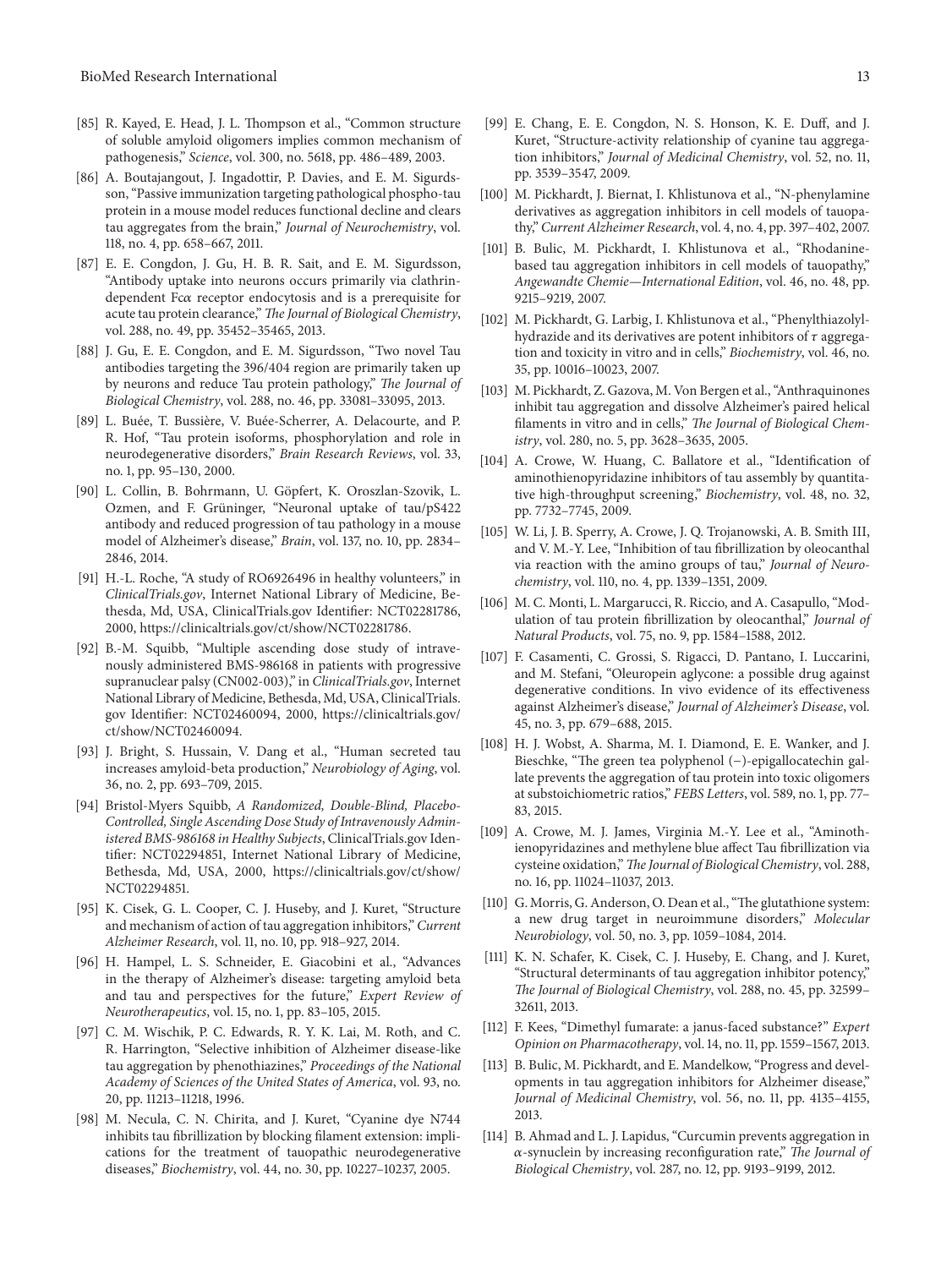- [115] S. Dolai, W. Shi, C. Corbo et al., "'Clicked' sugar-curcumin conjugate: modulator of amyloid- $\beta$  and tau peptide aggregation at ultralow concentrations," *American Chemical Society Chemical Neuroscience*, vol. 2, no. 12, pp. 694–699, 2011.
- [116] M. Landau, M. R. Sawaya, K. F. Faull et al., "Towards a pharmacophore for amyloid," *PLoS Biology*, vol. 9, no. 6, Article ID e1001080, 2011.
- [117] E. Akoury, M. Gajda, M. Pickhardt et al., "Inhibition of tau filament formation by conformational modulation," *Journal of the American Chemical Society*, vol. 135, no. 7, pp. 2853–2862, 2013.
- [118] M. Masuda, N. Suzuki, S. Taniguchi et al., "Small molecule inhibitors of  $\alpha$ -synuclein filament assembly," *Biochemistry*, vol. 45, no. 19, pp. 6085–6094, 2006.
- [119] U. Sengupta, M. J. Guerrero-Muñoz, D. L. Castillo-Carranza et al., "Pathological Interface between oligomeric alpha-synuclein and tau in synucleinopathies," *Biological Psychiatry*, vol. 78, no. 10, pp. 672–683, 2015.
- [120] A. Crowe, C. Ballatore, E. Hyde, J. Q. Trojanowski, and V. M.-Y. Lee, "High throughput screening for small molecule inhibitors of heparin-induced tau fibril formation," *Biochemical and Biophysical Research Communications*, vol. 358, no. 1, pp. 1– 6, 2007.
- [121] B. Bulic, M. Pickhardt, E.-M. Mandelkow, and E. Mandelkow, "Tau protein and tau aggregation inhibitors," *Neuropharmacology*, vol. 59, no. 4-5, pp. 276–289, 2010.
- [122] S. Dähne, "Color and constitution: one hundred years of research," *Science*, vol. 199, no. 4334, pp. 1163–1167, 1978.
- [123] R. H. Schirmer, H. Adler, M. Pickhardt, and E. Mandelkow, "'Lest we forget you—methylene blue...'," *Neurobiology of Aging*, vol. 32, no. 12, pp. 2325.e7–2325.e16, 2011.
- [124] M. Wainwright and L. Amaral, "The phenothiazinium chromophore and the evolution of antimalarial drugs," *Tropical Medicine and International Health*, vol. 10, no. 6, pp. 501–511, 2005.
- [125] N. F. Gaudette and J. W. Lodge, "Determination of methylene blue and leucomethylene blue in male and female Fischer 344 rat urine and B6C3F1 mouse urine," *Journal of Analytical Toxicology*, vol. 29, no. 1, pp. 28–33, 2005.
- [126] B. Coulibaly, A. Zoungrana, F. P. Mockenhaupt et al., "Strong gametocytocidal effect of methylene blue-based combination therapy against falciparum malaria: a randomised controlled trial," *PLoS ONE*, vol. 4, no. 5, article e5318, 2009.
- [127] B. H. Harvey, I. Duvenhage, F. Viljoen et al., "Role of monoamine oxidase, nitric oxide synthase and regional brain monoamines in the antidepressant-like effects of methylene blue and selected structural analogues," *Biochemical Pharmacology*, vol. 80, no. 10, pp. 1580–1591, 2010.
- [128] C. Peter, D. Hongwan, A. Küpfer, and B. H. Lauterburg, "Pharmacokinetics and organ distribution of intravenous and oral methylene blue," *European Journal of Clinical Pharmacology*, vol. 56, no. 3, pp. 247–250, 2000.
- [129] T. Müller, "Methylene blue supravital staining: an evaluation of its applicability to the mammalian brain and pineal gland," *Histology and Histopathology*, vol. 13, no. 4, pp. 1019–1026, 1998.
- [130] T. C. Baddeley, J. McCaffrey, J. M. D. Storey et al., "Complex disposition of methylthioninium redox forms determines efficacy in tau aggregation inhibitor therapy for Alzheimer's disease," *Journal of Pharmacology and Experimental Therapeutics*, vol. 352, no. 1, pp. 110–118, 2015.
- [131] C. R. Harrington, J. M. D. Storey, S. Clunas et al., "Cellular models of aggregation-dependent template-directed proteolysis to characterize tau aggregation inhibitors for treatment of Alzheimer disease,"*The Journal of Biological Chemistry*, vol. 290, no. 17, pp. 10862–10875, 2015.
- [132] V. Melis, M. Magbagbeolu, J. E. Rickard et al., "Effects of oxidized and reduced forms of methylthioninium in two transgenic mouse tauopathy models," *Behavioural Pharmacology*, vol. 26, no. 4, pp. 353–368, 2015.
- [133] C. A. Dickey, P. Ash, N. Klosak et al., "Pharmacologic reductions of total tau levels; implications for the role of microtubule dynamics in regulating tau expression," *Molecular Neurodegeneration*, vol. 1, article 6, 2006.
- [134] U. K. Jinwal, Y. Miyata, J. Koren III et al., "Chemical manipulation of Hsp70 ATPase activity regulates tau stability," *The Journal of Neuroscience*, vol. 29, no. 39, pp. 12079–12088, 2009.
- [135] J. C. O'Leary, Q. Li, P. Marinec et al., "Phenothiazine-mediated rescue of cognition in tau transgenic mice requires neuroprotection and reduced soluble tau burden," *Molecular Neurodegeneration*, vol. 5, no. 1, article 45, 2010.
- [136] E. E. Congdon, J. W. Wu, N. Myeku et al., "Methylthioninium chloride (methylene blue) induces autophagy and attenuates tauopathy in vitro and in vivo,"*Autophagy*, vol. 8, no. 4, pp. 609– 622, 2012.
- [137] L. Xie, W. Li, A. Winters, F. Yuan, K. Jin, and S.-H. Yang, "Methylene blue induces macroautophagy through 5' adenosine monophosphate-activated protein kinase pathway to protect neurons from serum deprivation," *Frontiers in Cellular Neuroscience*, vol. 7, p. 56, 2013.
- [138] E. Akoury, M. Pickhardt, M. Gajda, J. Biernat, E. Mandelkow, and M. Zweckstetter, "Mechanistic basis of phenothiazinedriven inhibition of Tau aggregation," *Angewandte Chemie— International Edition*, vol. 52, no. 12, pp. 3511–3515, 2013.
- [139] M. Pfaffendorf, T. A. Bruning, H. D. Batink, and P. A. Van Zwieten, "The interaction between methylene blue and the cholinergic system," *British Journal of Pharmacology*, vol. 122, no. 1, pp. 95–98, 1997.
- [140] B. Mayer, F. Brunner, and K. Schmidt, "Inhibition of nitric oxide synthesis by methylene blue," *Biochemical Pharmacology*, vol. 45, no. 2, pp. 367–374, 1993.
- [141] A. B. Chies, R. C. Custódio, G. de Souza, F. M. A. Corrêa, and O. C. M. Pereira, "Pharmacological evidence that methylene blue inhibits noradrenaline neuronal uptake in the rat vas deferens," *Polish Journal of Pharmacology*, vol. 55, no. 4, pp. 573–579, 2003.
- [142] L. Vutskits, A. Briner, P. Klauser et al., "Adverse effects of methylene blue on the central nervous system," *Anesthesiology*, vol. 108, no. 4, pp. 684–692, 2008.
- [143] R. R. Ramsay, C. Dunford, and P. K. Gillman, "Methylene blue and serotonin toxicity: inhibition of monoamine oxidase A (MAO A) confirms a theoretical prediction," *British Journal of Pharmacology*, vol. 152, no. 6, pp. 946–951, 2007.
- [144] M. Necula, L. Breydo, S. Milton et al., "Methylene blue inhibits amyloid A $\beta$  oligomerization by promoting fibrillization," *Biochemistry*, vol. 46, no. 30, pp. 8850–8860, 2007.
- [145] D. X. Medina, A. Caccamo, and S. Oddo, "Methylene blue reduces  $A\beta$  levels and rescues early cognitive deficit by increasing proteasome activity," *Brain Pathology*, vol. 21, no. 2, pp. 140– 149, 2011.
- [146] S. Deiana, C. R. Harrington, C. M. Wischik, and G. Riedel, "Methylthioninium chloride reverses cognitive deficits induced by scopolamine: comparison with rivastigmine," *Psychopharmacology*, vol. 202, no. 1–3, pp. 53–65, 2009.